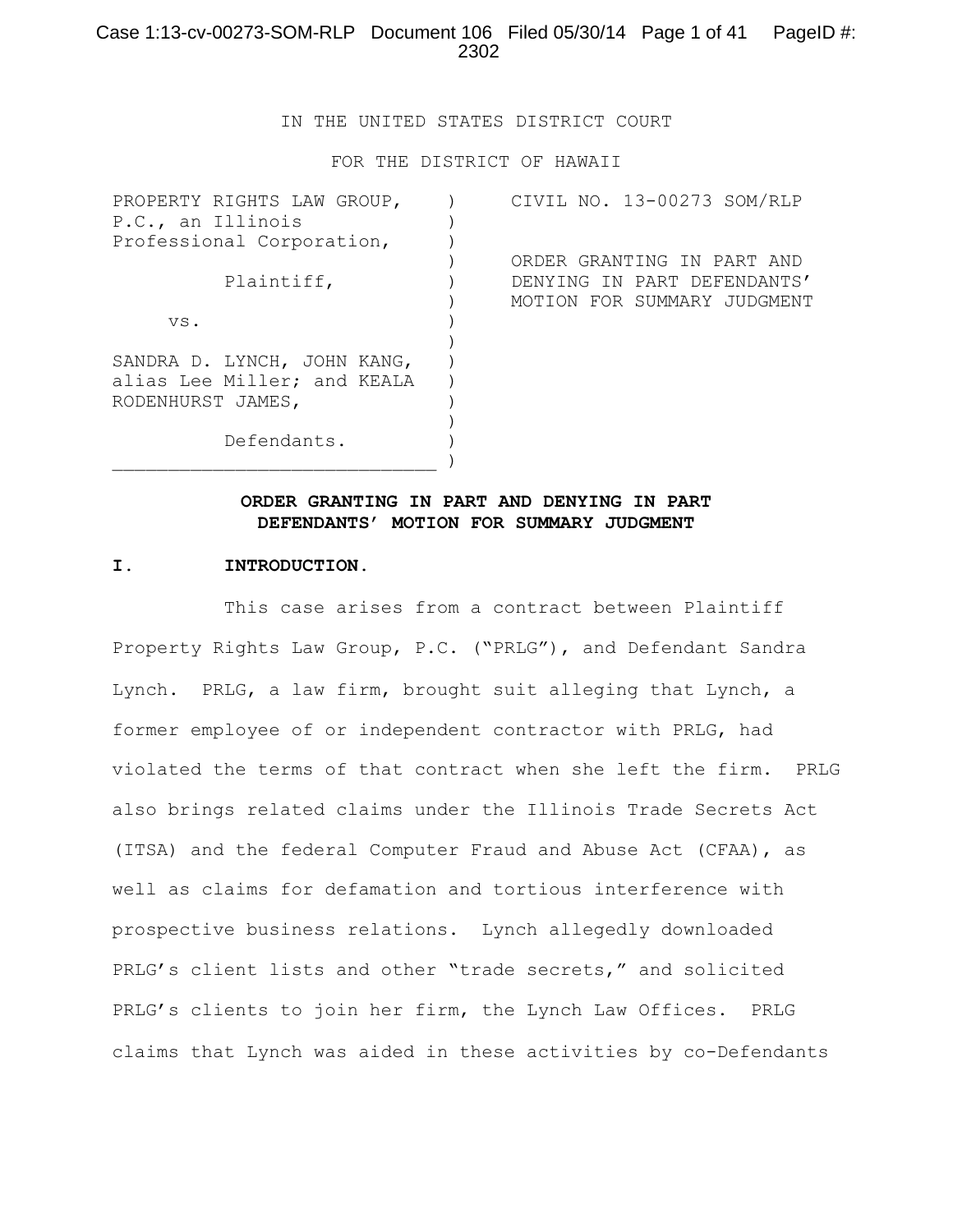# Case 1:13-cv-00273-SOM-RLP Document 106 Filed 05/30/14 Page 2 of 41 PageID #: 2303

Keala Rodenhurst James and "John Kang," who allegedly uses the alias "Lee Miller."

Defendants move for summary judgment in their favor on all claims asserted by PRLG. The court grants their motion in part and denies it in part.

#### **II. BACKGROUND.**

Robert Stone is the "Managing Partner" of PRLG, a law firm that specializes in defending borrowers facing foreclosure and in what PRLG calls "securitization/fraud sworn affidavits." PRLG Website Excerpt, ECF No. 72-2. Although licensed to practice in Chicago for several years, Stone has only been licensed to practice in Hawaii since July 07, 2013. Stone routinely relies on a self-described "Certified Forensic Securitization Auditor" named Teri Petit. Petit, who says she holds "a Series 7 securities broker license and Series 66 financial advisor's license," claims that "her education, licensure and experience" permit her to provide "evidence [for] use in court to defend foreclosure cases." Id.

In fact, it is not clear that Petit actually holds an active Series 7 or Series 66 license.<sup>1</sup> See Email Correspondence with Charles Benson, Securities Examiner at the Wisconsin

 $1$  At the hearing on the present motion, Stone maintained that Petit did in fact have these licenses. However, PRLG has not produced any evidence that Petit is currently licensed, even though such evidence would presumably be readily accessible.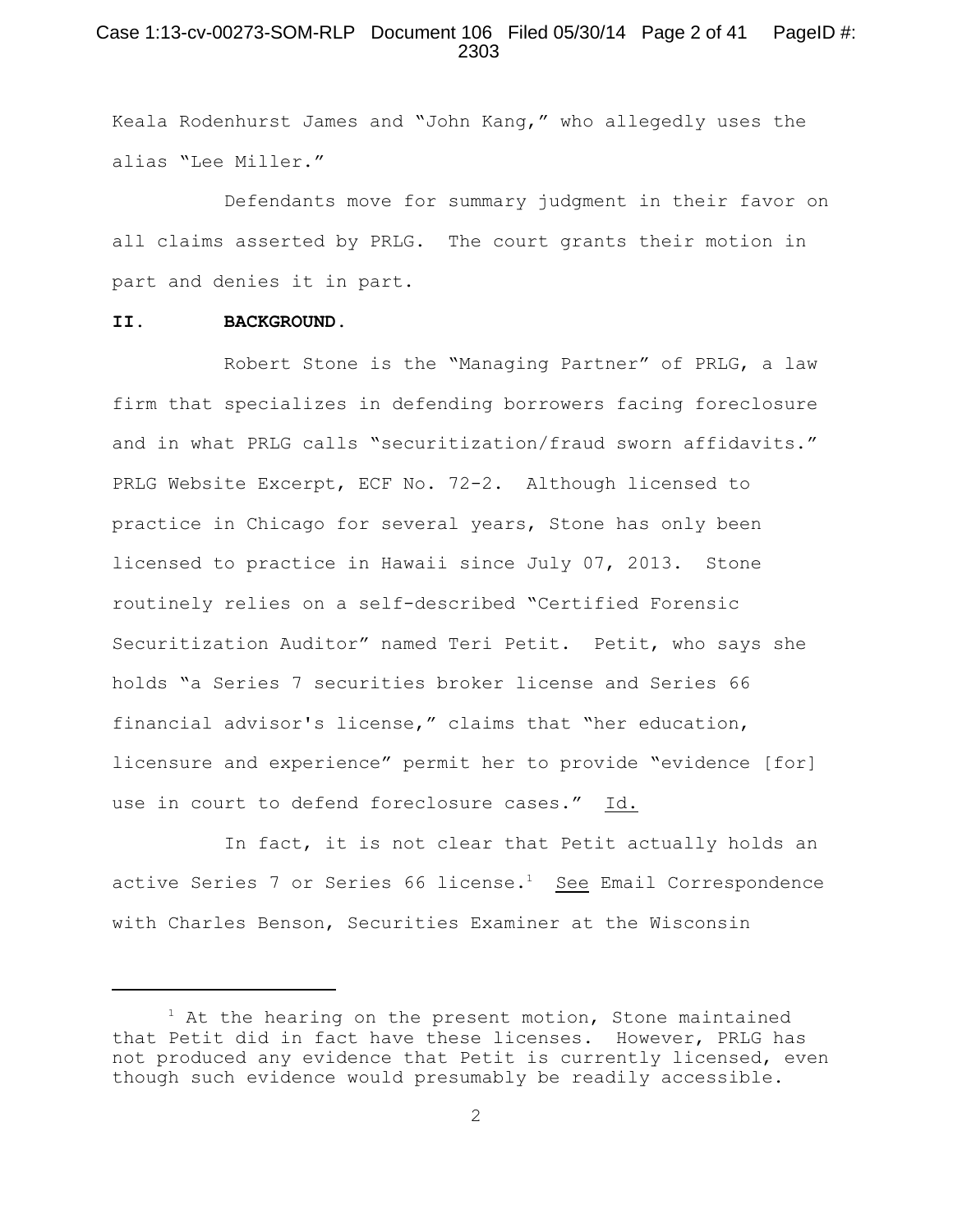# Case 1:13-cv-00273-SOM-RLP Document 106 Filed 05/30/14 Page 3 of 41 PageID #: 2304

Department of Financial Institutions, ECF No. 72-1 (stating that "Petit has not passed the Series 66 exam" and that her "series 7 license is not valid since she has been terminated from the industry for more than two years"). Nor does the record clarify what "certification" one could have as a "forensic securitization auditor."

The Federal Trade Commission describes so-called "forensic loan audits" as a technique used by "[f]raudulent foreclosure 'rescue' professionals [who] use half-truths and outright lies to sell services that promise relief to homeowners in distress." See The Federal Trade Commission, Forensic Loan Audits, FTC Consumer information (Mar. 2010), https:// www.consumer.ftc.gov/articles/0130-forensic-loan-audits. Typically, "[i]n exchange for an upfront fee . . . so-called forensic loan auditors . . . backed by forensic attorneys offer to review [] mortgage loan documents to determine whether [the] lender complied with state and federal mortgage lending laws. The 'auditors' [tell clients they] can use the audit report to avoid foreclosure, accelerate the loan modification process, reduce [the] loan principal, or even cancel [the] loan." Id.

Defendants submit declarations by ten homeowners in support of Defendants' contention that Stone and Petit are "fraudulent foreclosure 'rescue' professionals." The declarations paint almost identical pictures of Stone and Petit's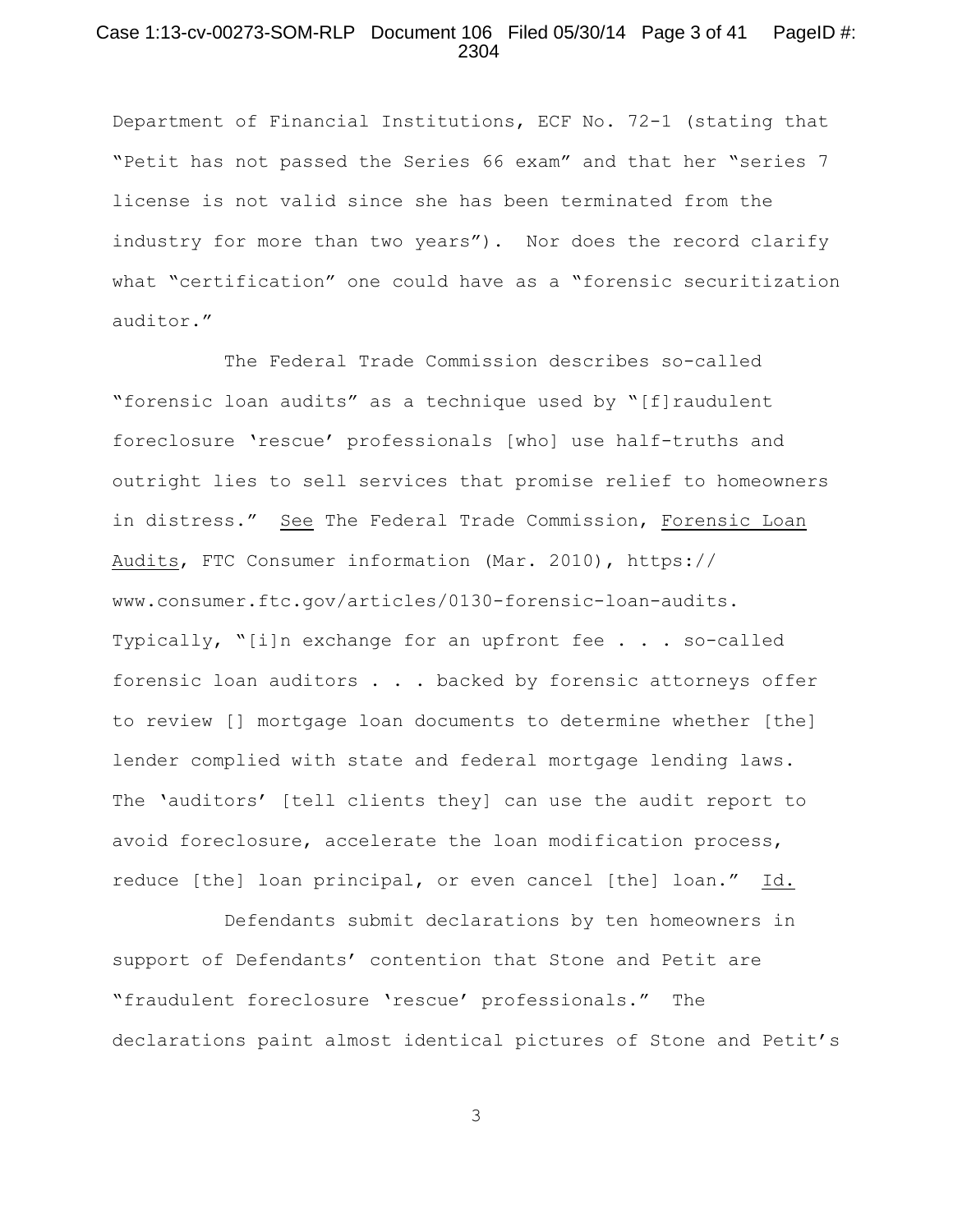### Case 1:13-cv-00273-SOM-RLP Document 106 Filed 05/30/14 Page 4 of 41 PageID #: 2305

conduct. Stone and Petit apparently represented to prospective clients that PRLG was a highly successful foreclosure defense boutique that was "winning cases all across the country" and had "never lost a case." Declaration of Ronald Amasol ¶ 8, ECF No. 82-2; Declaration of R. A'oPohakuku Rodenhurst Exh. 1, ECF No. 82-8. See also Declaration of Elizabeth Hagerty ¶ 3, ECF No. 82- 9. The homeowners say they were told that they had a "great case" and an excellent chance of prevailing if they hired PRLG. Declaration of Michele Yalimaiwai ¶ 8, ECF No. 82-7; Declaration of Aurelia and Victor Chong ¶ 8, ECF No. 82-4; Declaration of Michael Koko ¶ 14, ECF No. 82-12; Declaration of Keneti Siaosi ¶ 8, ECF No. 82-13. For example, at least one potential client says that Stone and Petit told him that his lawsuit would be a "slam dunk" and "complete in just 90 days." Declaration of David Parker ¶ 5, ECF No. 82-10. The homeowners all say that they were told that if they retained PRLG, they would get their homes "free and clear" of any mortgage. Declaration of Dianna Black ¶ 8, ECF No. 82-3; Chong Decl. ¶ 6; Declaration of Kolani Kelly ¶ 4, ECF No. 82-5.

At the hearing on the present motion, Stone acknowledged that he told clients that his firm had "never lost a case," despite the numerous judgments entered against PRLG's clients. Transcript of May 19, 2014, at 23-24, ECF No. 102. Stone explained that he nonetheless considered himself not to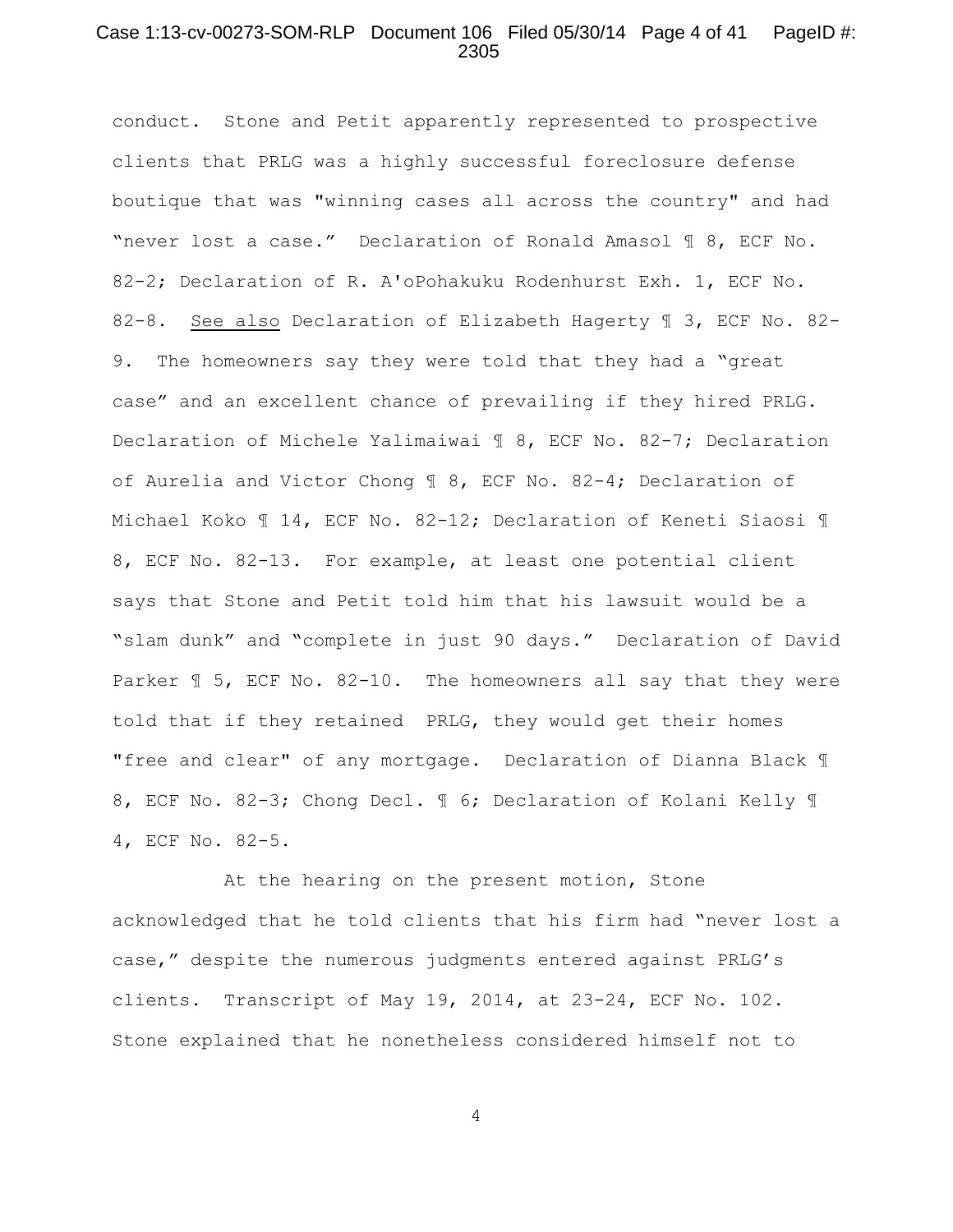### Case 1:13-cv-00273-SOM-RLP Document 106 Filed 05/30/14 Page 5 of 41 PageID #: 2306

have "lost" a case because none of his current clients have yet been evicted from their homes. Id. However, at least one former PRLG client claims to have been evicted while being represented by the firm. See Amasol Decl. ¶ 24.

The homeowners say that, to obtain representation by PRLG, they each paid \$3000 for Petit's "forensic loan audit." Parker Decl. ¶ 3; Hagerty Decl. ¶ 6. Petit allegedly represented to prospective clients that "she [was] the only person licensed to do this type of audit." Parker Decl. ¶ 3. One declarant says that Petit claimed to have "performed extremely successful audits all over the nation . . . which have been vital in [PRLG] never losing a case." Rodenhurst Decl. Exh. 1, Email from Teri Petit. Petit also allegedly told clients that she had securities licenses and was an expert in foreclosure fraud, and that her "evidence" had "never been challenged in a court of law." Rodenhurst Decl. ¶ 3 and Exhibit 1 to Decl.

The \$3000 "audit" that Petit provides clients is an affidavit signed by Petit, which purports to "explain" a client's mortgage documents to a court. This "explanation" is simply an articulation of a discredited legal theory that whenever a trust comprising a securitized pool of mortgages is terminated, all the homeowners whose mortgages were pooled in that trust cease to have any loan obligations. See Exh. 1 to Amasol Decl.; See also, Klohs v. Wells Fargo Bank, N.A., 901 F. Supp. 2d 1253 (D. Haw.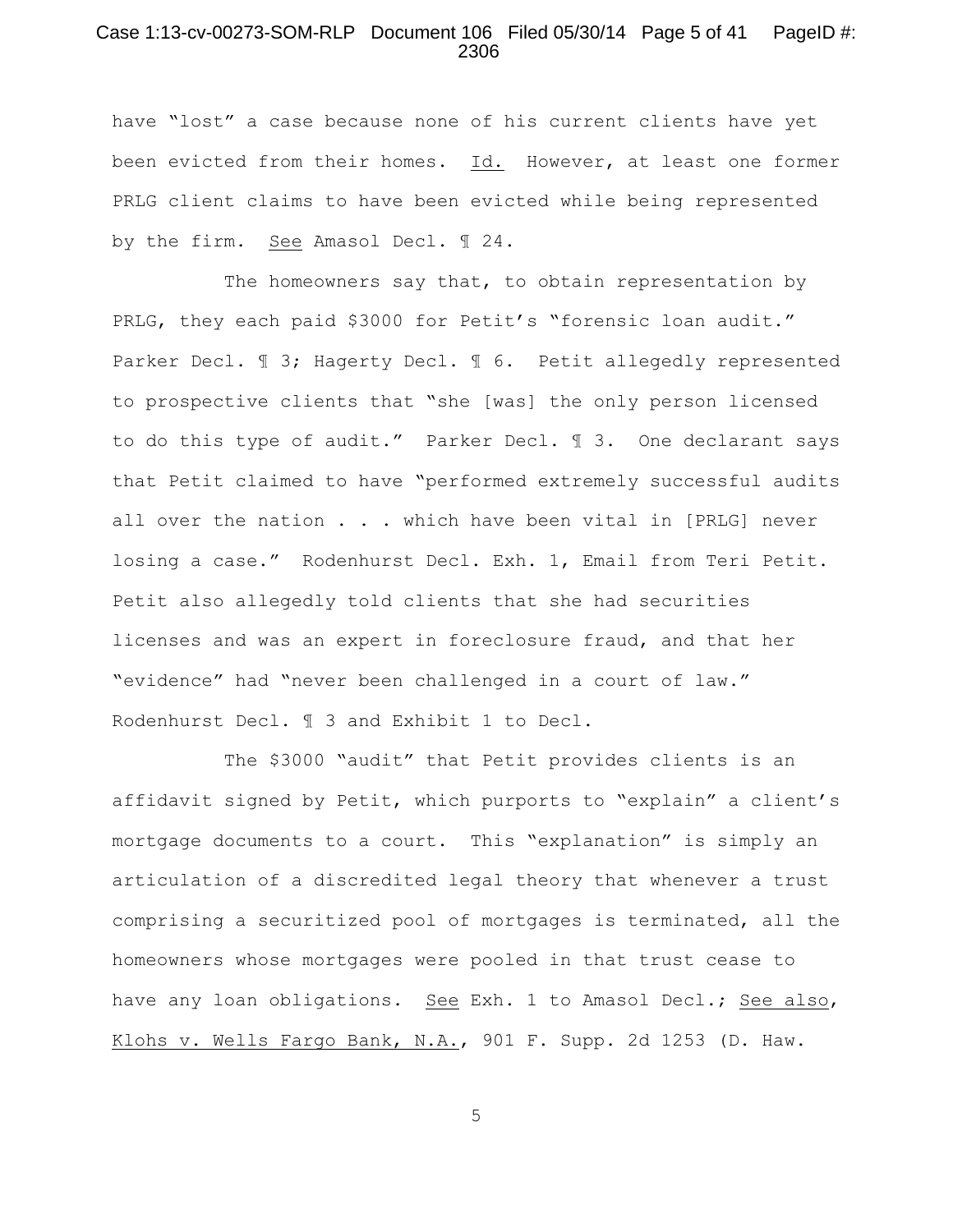#### Case 1:13-cv-00273-SOM-RLP Document 106 Filed 05/30/14 Page 6 of 41 PageID #: 2307

2012) (dismissing claim brought by PRLG). This theory is the basis for a form Complaint that PRLG has allegedly filed in numerous cases. See Memorandum in Support of Motion at 17-18. Far from having "never lost" and rendering clients "free and clear" of mortgage obligations, PRLG does not appear to have prevailed in any court using this theory. Each homeowner submitting a declaration in connection with the present motion says that he or she has paid up-front fees of close to \$8,000 followed by monthly payments of \$1,000 for Petit's "affidavit" and Stone's legal counsel. Stone disputes that retainer fees are required by PRLG. See Second Declaration of Robert Stone ¶ 4.

Stone has reportedly told several clients that he would only represent them if they stopped making mortgage payments, because their loans were allegedly not owned by the people they were paying, and the "court would only believe [the bank had done] something wrong if the [clients] stopped paying." Black Decl. ¶ 6; Parker Decl. ¶ 9. Stone and Petit also allegedly encouraged clients not to take advantage of loan modification opportunities, describing such modifications as a "scam" that was unnecessary "because [Petit's] audit would win the case." Hagerty Decl. 110; Koko Decl. 14; Siaosi Decl. 14; Amasol Decl. ¶ 19.

The homeowners' declarations state that, having taken the homeowners' money and demanded continuing monthly payments,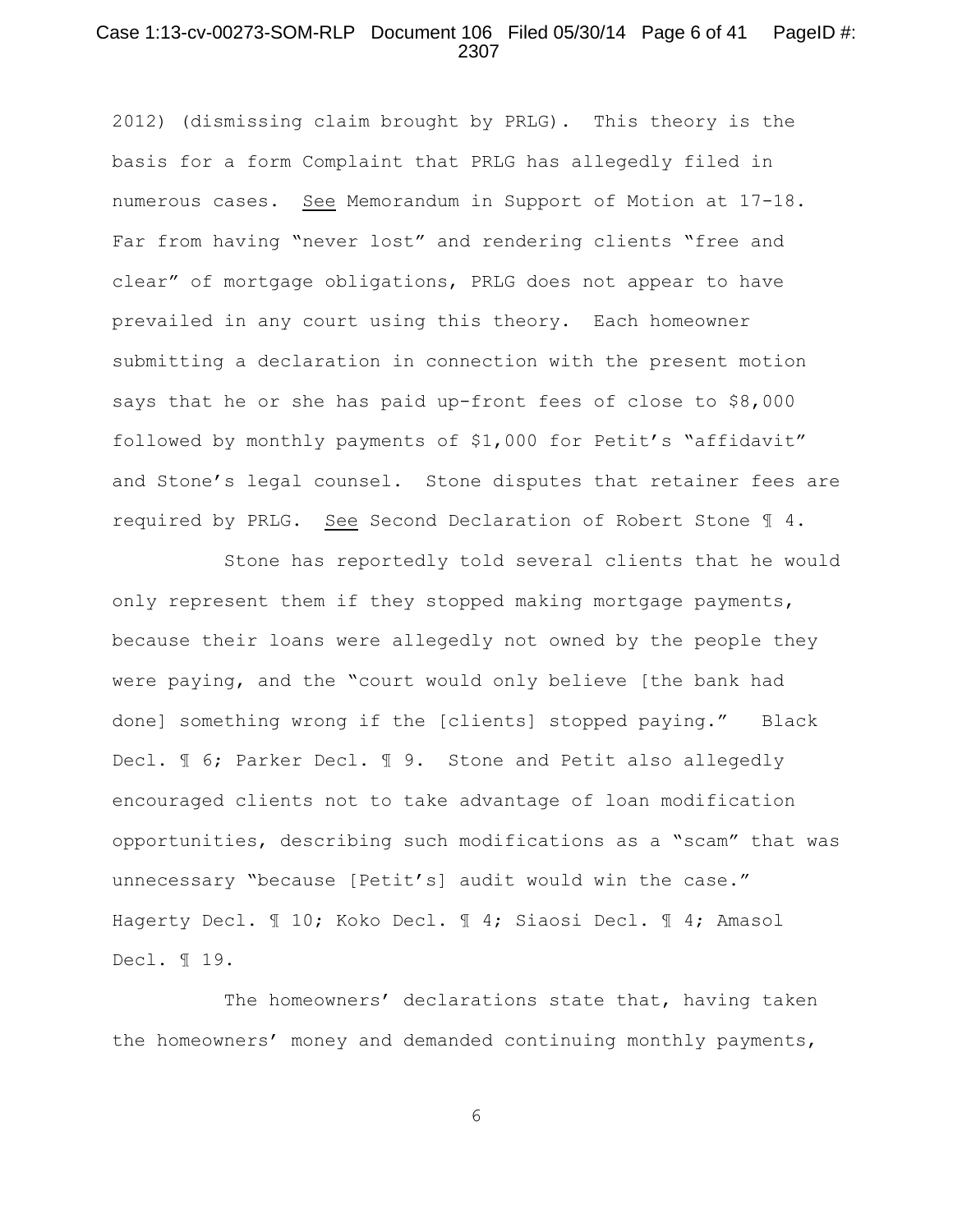### Case 1:13-cv-00273-SOM-RLP Document 106 Filed 05/30/14 Page 7 of 41 PageID #: 2308

Stone and Petit then failed to update the homeowners as to the status of their cases. Siaosi Decl. ¶ 8. Some clients state that, when they asked for an accounting of how their fees were being spent, Stone and Petit simply failed to reply. Chong Decl. ¶ 13. Amasol Decl. ¶ 26. Some clients said that Stone and Petit just in general stopped communicating with them. Rodenhurst Decl.  $\mathbb I$  12. Siaosi Decl.  $\mathbb I$  24. Cases were allegedly voluntarily dismissed by PRLG without the clients' consent. Koko Decl. ¶ 19- 20. Siaosi Decl. ¶ 28. Defendants point to ten cases brought by PRLG in federal court in Hawaii and twenty-three cases brought in federal court in Illinois, all using variants of the same legal theory. See Memorandum in Support of Motion at 17-18.

The contractual relationship at the center of the present lawsuit is not a contract between PRLG and a homeowner. Rather, it is the contract between PRLG and Sandra Lynch, an attorney. Entered into on May 1, 2012, the contract provided that Lynch would work as an "independent contractor" for PRLG, "performing specifically delegated substantive legal work under the direct supervision of" Stone. Agreement ¶ 2, ECF No. 1-1. The record does not reflect whether, at the time Lynch signed the contract, she knew how PRLG was conducting its practice. Although Stone was not at that time licensed to practice law in Hawaii, the contract provided that Lynch and Stone would "jointly . . . give legal opinions or advice to clients in Hawaii, . . .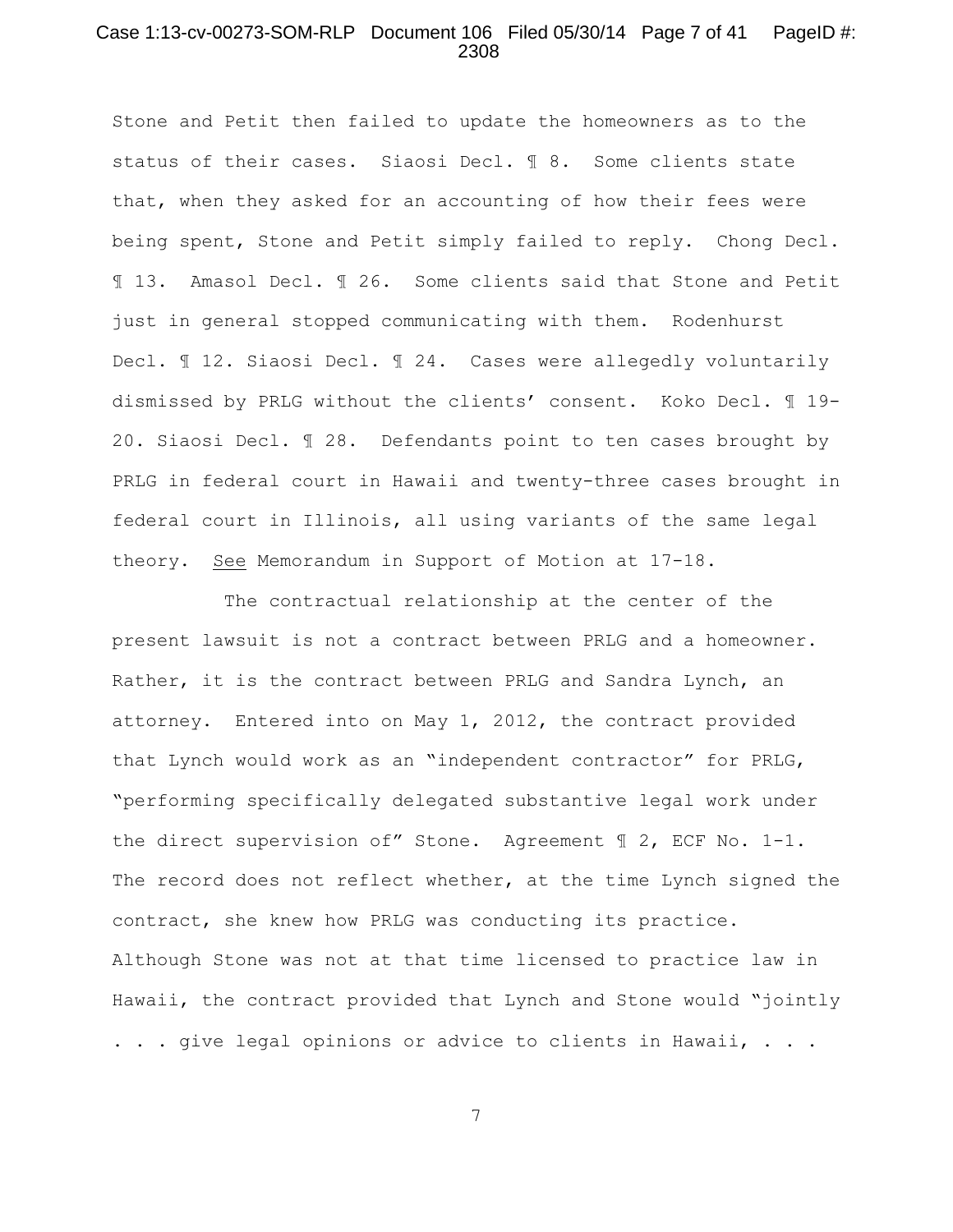# Case 1:13-cv-00273-SOM-RLP Document 106 Filed 05/30/14 Page 8 of 41 PageID #: 2309

sign legal papers or pleadings on behalf of clients in Hawaii, and . . . appear in court or before other tribunals on behalf of clients in Hawaii." Id.

The contract required Lynch to provide "a final results report . . . at the conclusion of [the] Agreement" that was to be "in such form and setting forth such information and data as is reasonably requested by [PRLG]." Id. ¶ 4.

Lynch also agreed not to disclose or use any of PRLG's "business and product processes, methods, customer lists, accounts, legal forms, and procedures" after she left the company. Id. ¶ 6. Lynch agreed that, when the agreement terminated, she would "immediately deliver to the Company all such files, records, documents, specifications, information, and other items in her possession or under her control." Id. Moreover, under the contract, any work product produced by Lynch while working for PRLG was to remain PRLG's exclusive property. Id. For its part, PRLG agreed to pay Lynch a bi-weekly salary and to cover her expenses and liability insurance. Id.  $\mathbb{I}$  2,3. The parties do not dispute that PRLG performed its obligations under the terms of the contract.

PRLG alleges that, on April 22, 2013, Lynch launched a "coup" against PRLG, soliciting at least sixteen of the firm's clients to join "'Lynch Law Offices,' [a] new firm the three Defendants were secretly setting up while Defendants Lynch and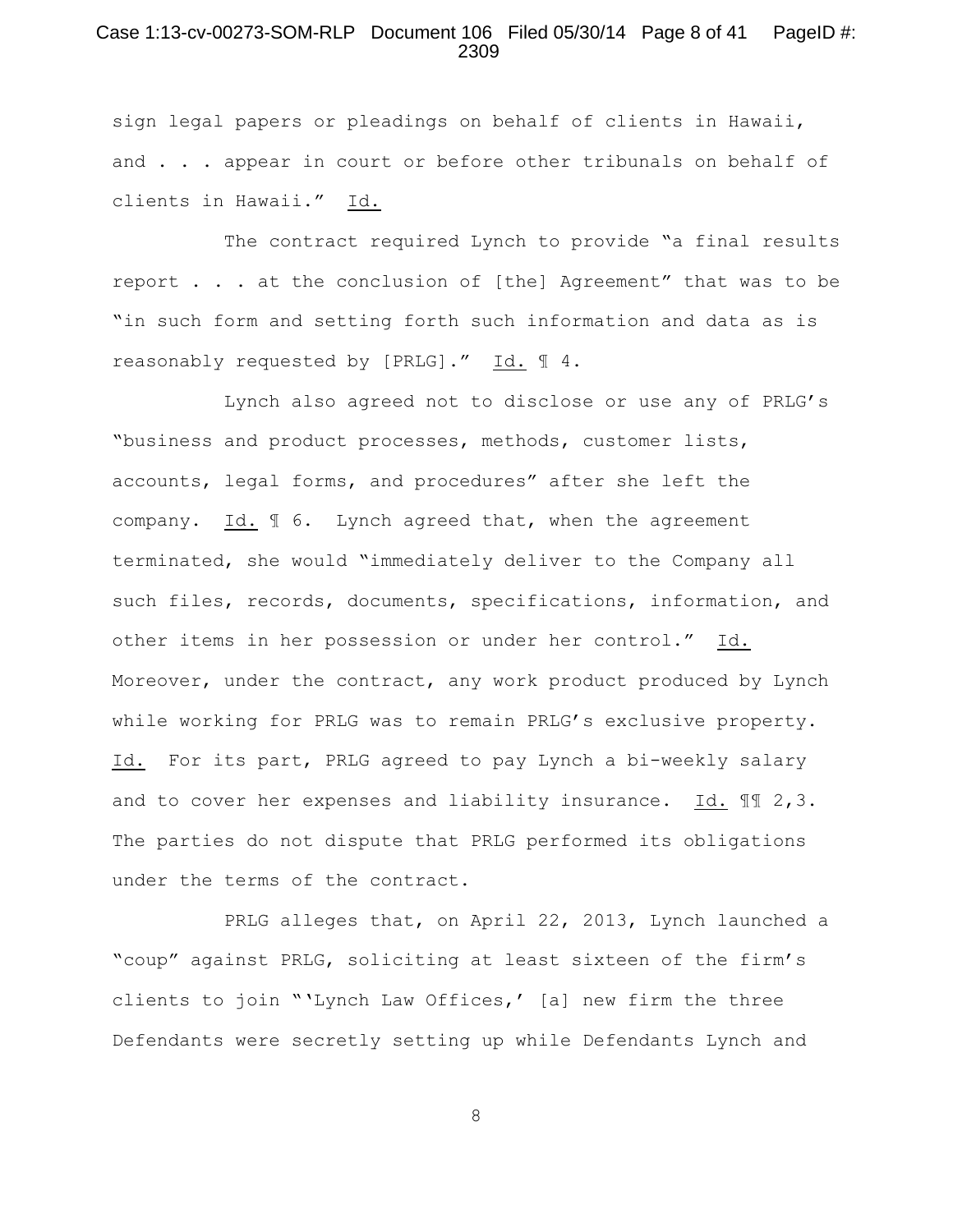# Case 1:13-cv-00273-SOM-RLP Document 106 Filed 05/30/14 Page 9 of 41 PageID #: 2310

James were on the payroll of [PRLG]." Complaint 11, ECF No. 1. PRLG alleges that, by this stage, Defendants "had induced two employees to resign from PRL Group and [were] working on inducing another." Id. PRLG introduces as evidence an email from Lynch to a co-worker stating that Lynch was leaving PRLG and that "several of the clients [were] coming with [her]." Email to John Rigney, ECF No 1-2. On April 24, 2013, PRLG sent Lynch a cease and desist letter. See ECF No. 1-3. According to PRLG's thenattorney, Kenneth Nakasone, Lynch called him in response to the letter and informed him that, while she "had returned seven files to the clients who remained clients of [PRLG's]," she intended to keep the "electronic files of the clients who were staying with her." Declaration of Kenneth Nakasone, ECF No. 1-4. At the hearing on the present motion, Lynch admitted that she did not return hard copies of certain client files, but argues that her retention of those files was required by law. See Transcript at 10. PRLG alleges that Lynch and her co-Defendants are attempting to solicit more clients for their business by making "intentional, material misrepresentations of fact to [PRLG's] clients." Complaint ¶ 14.

PRLG states that, in addition to client files, Defendants have failed to return other "records, reports, legal forms, documents, specifications, information, letters,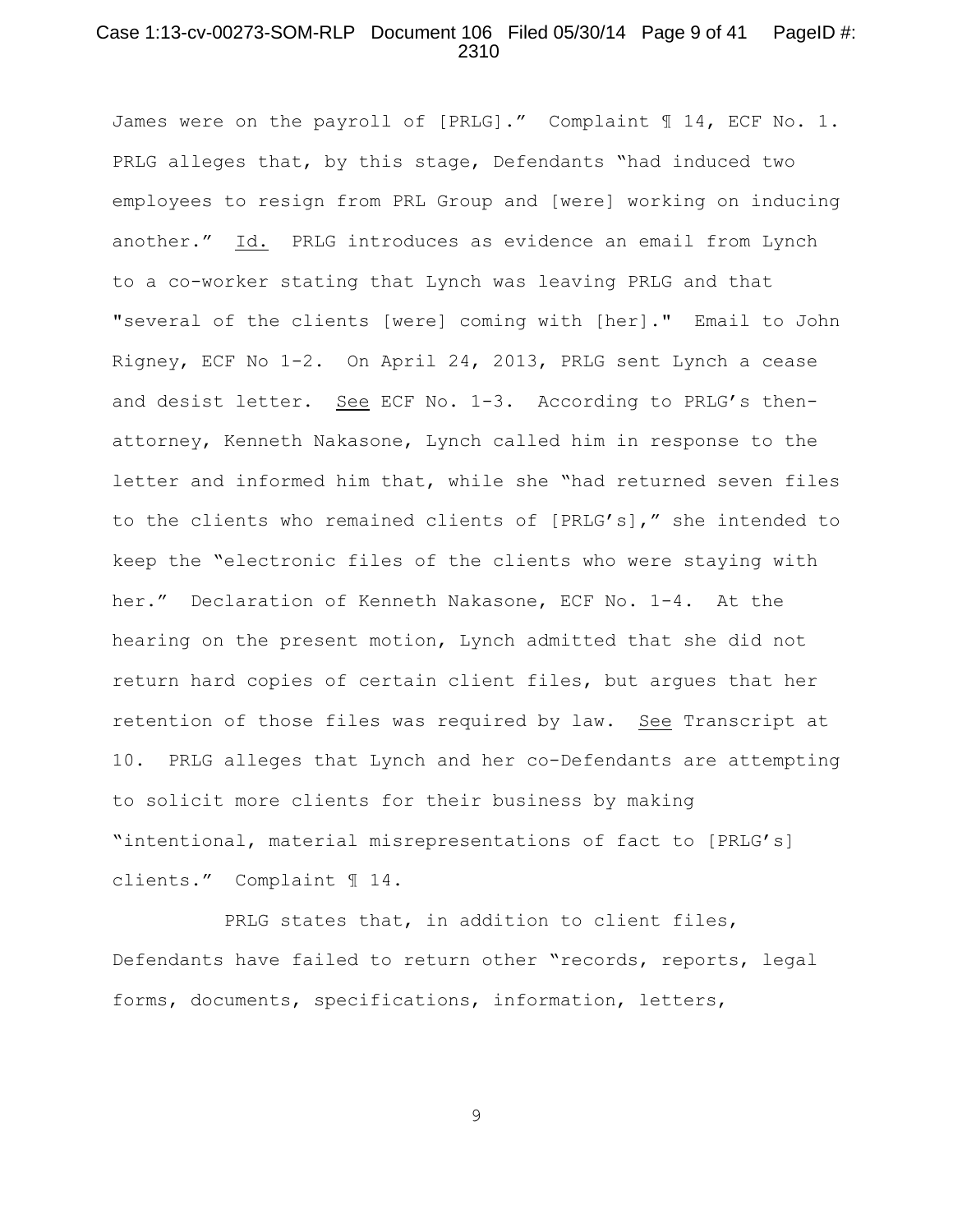# Case 1:13-cv-00273-SOM-RLP Document 106 Filed 05/30/14 Page 10 of 41 PageID #: 2311

notes, media list[s], original artwork/creative, notebooks, and similar items relating to the business of PRL Group." Id. ¶ 23. Beyond this general list, PRLG does not specify or provide any detail regarding what these documents are.

Finally, PRLG claims that Defendants have defamed the firm through email and by "publishing on the Facebook page of John Kang (alias Lee Miller) [] accusations that [PRLG] is engaging in criminal activity,  $\cdot \cdot \cdot$ . [is] not licensed to do business in Hawaii, and that it is professionally incompetent." Complaint ¶ 29. While the alleged excerpt from Miller's Facebook page does state that PRLG's attorneys are not licensed in Hawaii, that they are professionally incompetent and that the firm has violated numerous "federal and state laws," it does not in fact say that PRLG committed any criminal violation. See Facebook Excerpt, ECF No. 1-10.

PRLG also attaches an excerpt from a website called the "Ripoff Report," which criticizes the firm. See Ripoff Report Excerpt, ECF No. 1-11. This document makes accusations similar to those in the Facebook post. It does not mention any criminal violation. PRLG alleges that the Ripoff Report post was authored by Defendants, but nothing on the face of the document nor any other evidence in the record indicates that this is so. The only indication of the post's authorship is a line at the top of the excerpt saying that it has been "Reported By: John Raney."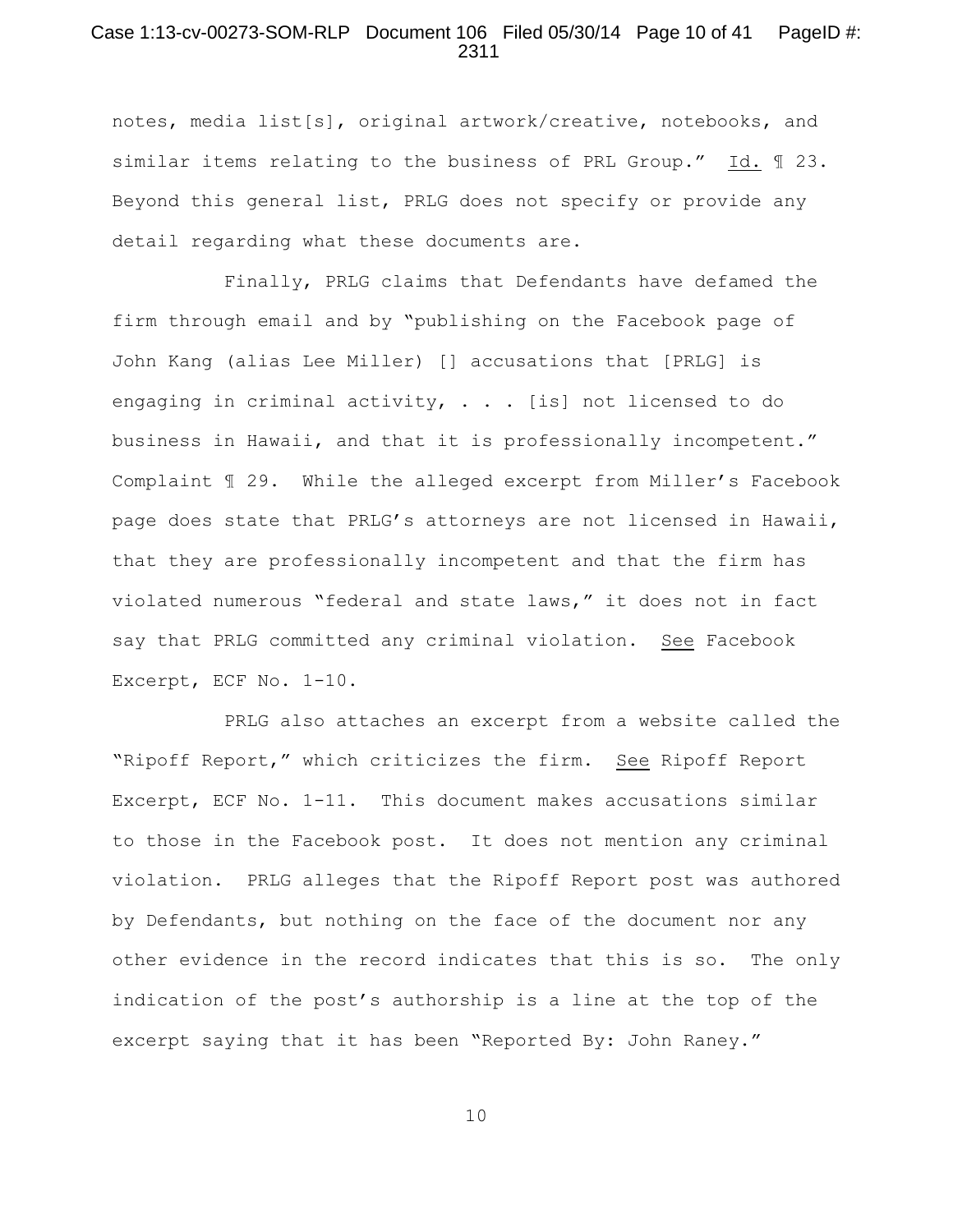# Case 1:13-cv-00273-SOM-RLP Document 106 Filed 05/30/14 Page 11 of 41 PageID #: 2312

Lynch contends that she "did nothing to "steal clients" or solicit them to terminate their "relationship" with PRLG. Memorandum in Support of Motion at 15. She provides evidence that PRLG's clients sought her out after they became disgruntled with Stone and Petit's operation. Several former PRLG clients attest that Lynch neither solicited their business nor criticized PRLG when she left the firm. Chong Decl. 1 17-18; Kelly Decl. 1 16; Siaosi Decl. ¶ 16; Yalimaiwai Decl. ¶ 21; Rodenhurst Decl. ¶ 13. Clients who went on to hire Lynch claim they themselves sought her out after she left PRLG. Hagerty Decl. 16; Amasol Decl. ¶ 25; Black Decl. ¶ 8.

#### **III. JURISDICTION**.

PRLG contends that this court has jurisdiction under 28 U.S.C. § 1332 because the matter in controversy exceeds the sum or value of \$75,000, and the parties are citizens of different states.

Describing PRLG as actually a citizen of Hawaii, Defendants argue that there is no diversity of citizenship. "[A] corporation is typically a citizen of two states for determining the existence of diversity jurisdiction: the state of incorporation and the state in which it has its principal place of business." Breitman v. May Co. California, 37 F.3d 562, 564 (9th Cir. 1994). It is undisputed that Plaintiff Property Rights Law Group, P.C., is incorporated in Illinois. Defendants argue,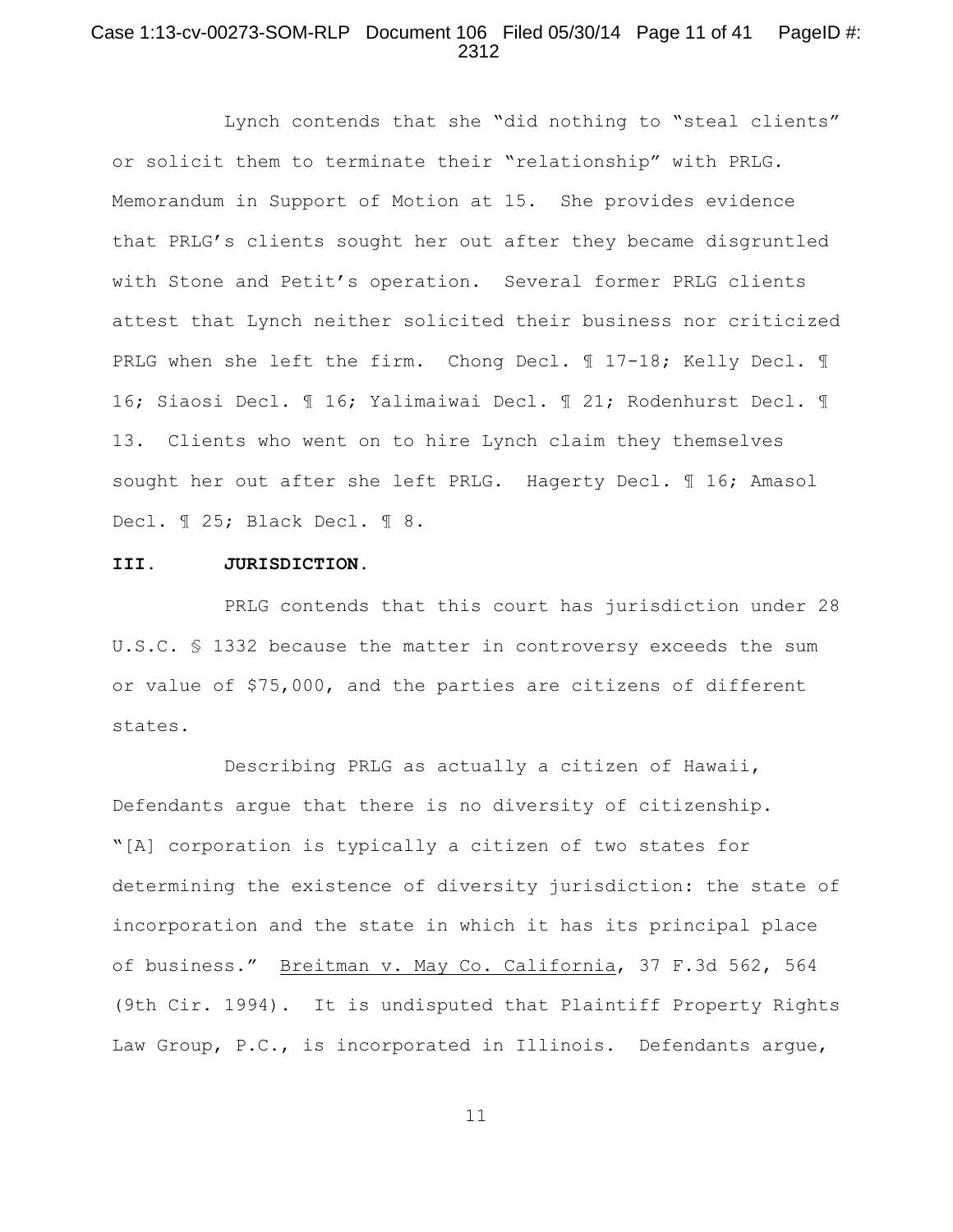### Case 1:13-cv-00273-SOM-RLP Document 106 Filed 05/30/14 Page 12 of 41 PageID #: 2313

however, that the entity has its principal place of business in Hawaii. A corporation's principal place of business is "the place where a corporation's officers direct, control, and coordinate the corporation's activities." Hertz Corp. v. Friend, 559 U.S. 77, 92-93 (2010). It is normally "the place where the corporation maintains its headquarters—-provided that the headquarters is the actual center of direction, control, and coordination, i.e., the 'nerve center,' and not simply an office where the corporation holds its board meetings." Id. at 93.

To the extent Defendants are raising a factual challenge to jurisdiction under Rule 12(b)(1) of the Federal Rules of Civil Procedure, the challenge lacks evidentiary support that PRLG's "nerve center" is in Hawaii. Instead, Defendants appear to rely principally on PRLG's admission in its Complaint that "PRL Group has been authorized to do business in the State of Hawaii and has maintained a permanent branch office in the County and City of Honolulu." Complaint ¶ 8. This assertion does not, without more, render PRLG a citizen of Hawaii. A branch office in a particular state does not automatically make a company a "citizen" of that state for the purposes of the federal diversity statute. See Wachovia Bank v. Schmidt, 546 U.S. 303, 317 (2006).

Defendants also allege that most of the cases that PRLG handles are in Hawaii. Even if Defendants could demonstrate that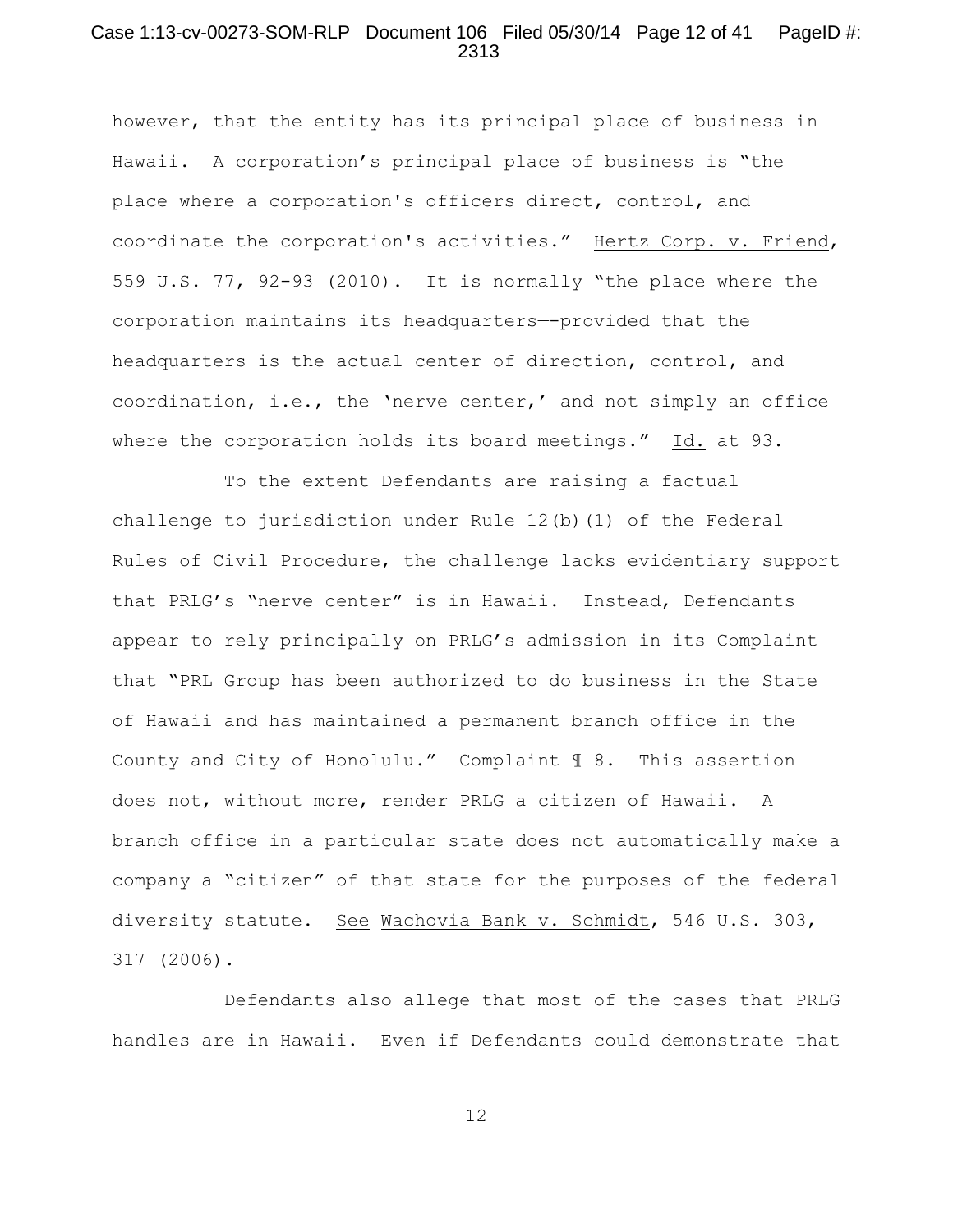## Case 1:13-cv-00273-SOM-RLP Document 106 Filed 05/30/14 Page 13 of 41 PageID #: 2314

this is so, it would not show that the Hawaii office is the firm's "actual center of direction, control, and coordination." Hertz Corp., 559 U.S. at 93. On the present record, PRLG meets its burden of showing that this court has diversity jurisdiction over its lawsuit, and Defendants do not meet their burden as movants challenging jurisdiction. Defendants may, of course, bring a Rule 12(b)(1) factual challenge at any stage in the litigation. See Oregon v. Legal Servs. Corp., 552 F.3d 965, 969 (9th Cir. 2009) ("An objection that a federal court lacks subject matter jurisdiction may be raised at any time."). However, given the absence of evidence undermining PRLG's contention that its nerve center is in Illinois, Defendants have not as of now shown that this court lacks subject matter jurisdiction.

In any event, PRLG also brings a claim under a federal statute, meaning that PRLG may invoke federal question jurisdiction. Either diversity or federal question jurisdiction allows this court to exercise supplemental jurisdiction over PRLG's pendent state law claims. See 28 U.S.C. § 1367; see also Bell v. Hood, 327 U.S. 678, 682-83 (1946) (noting that a federal claim may not be dismissed for lack of subject matter jurisdiction unless it "clearly appears to be immaterial and made solely for the purpose of obtaining jurisdiction or where such a claim is wholly insubstantial and frivolous."); Safe Air for Everyone v. Meyer, 373 F.3d 1035, 1039 (9th Cir.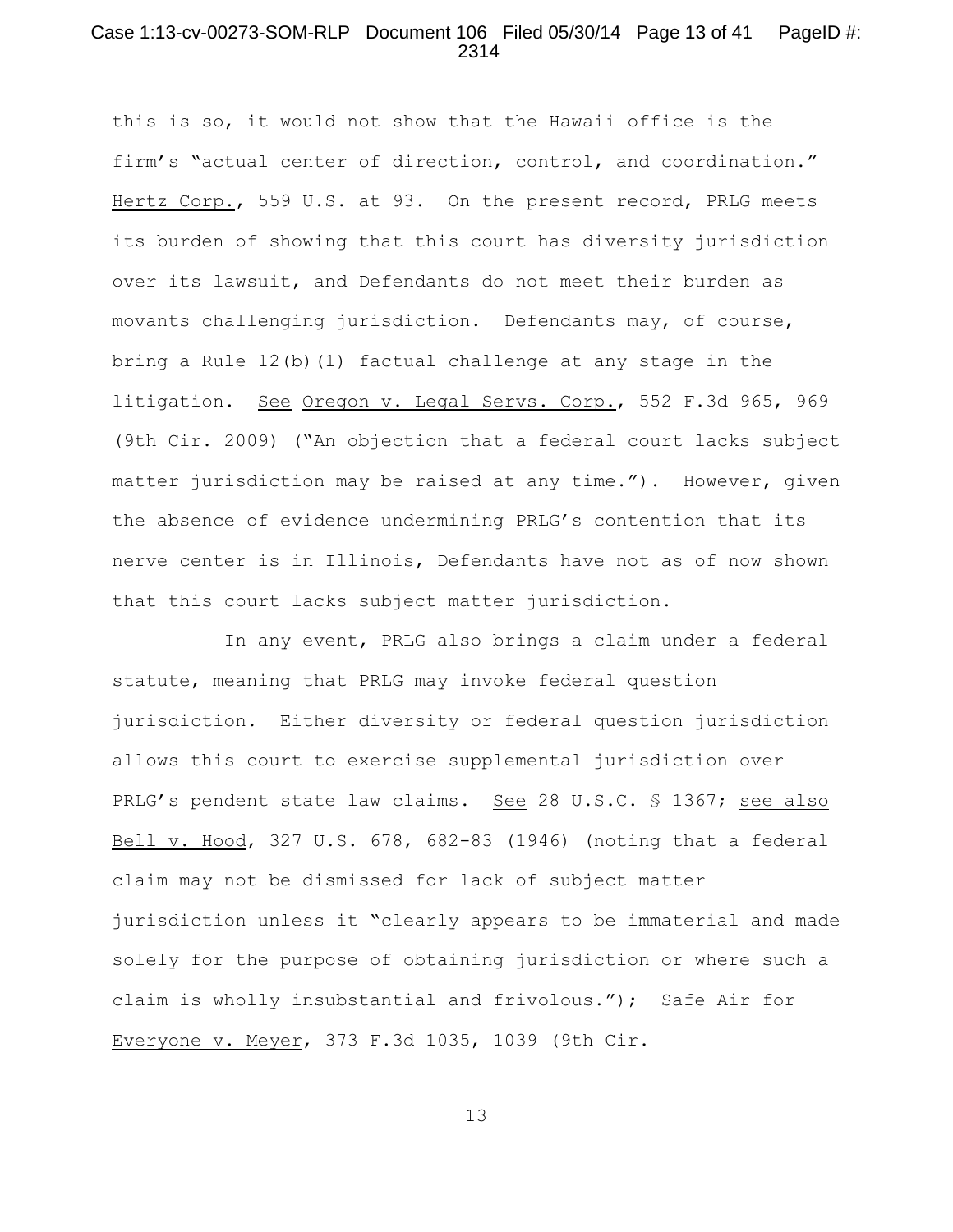# Case 1:13-cv-00273-SOM-RLP Document 106 Filed 05/30/14 Page 14 of 41 PageID #: 2315

2004)("[J]urisdictional dismissals in cases premised on federal-question jurisdiction are exceptional.") (internal quotation marks omitted).

#### **IV. SUMMARY JUDGMENT STANDARD.**

Summary judgment shall be granted when "the movant shows that there is no genuine dispute as to any material fact and the movant is entitled to judgment as a matter of law." Fed. R. Civ. P. 56(a). See Addisu v. Fred Meyer, Inc., 198 F.3d 1130, 1134 (9th Cir. 2000). The movants must support their position that a material fact is or is not genuinely disputed by either "citing to particular parts of materials in the record, including depositions, documents, electronically stored information, affidavits or declarations, stipulations (including those made for the purposes of the motion only), admissions, interrogatory answers, or other materials"; or "showing that the materials cited do not establish the absence or presence of a genuine dispute, or that an adverse party cannot produce admissible evidence to support the fact." Fed. R. Civ. P. 56(c). One of the principal purposes of summary judgment is to identify and dispose of factually unsupported claims and defenses. Celotex Corp. v. Catrett, 477 U.S. 317, 323-24 (1986).

Summary judgment must be granted against a party that fails to demonstrate facts to establish what will be an essential element at trial. See id. at 323. The burden initially falls on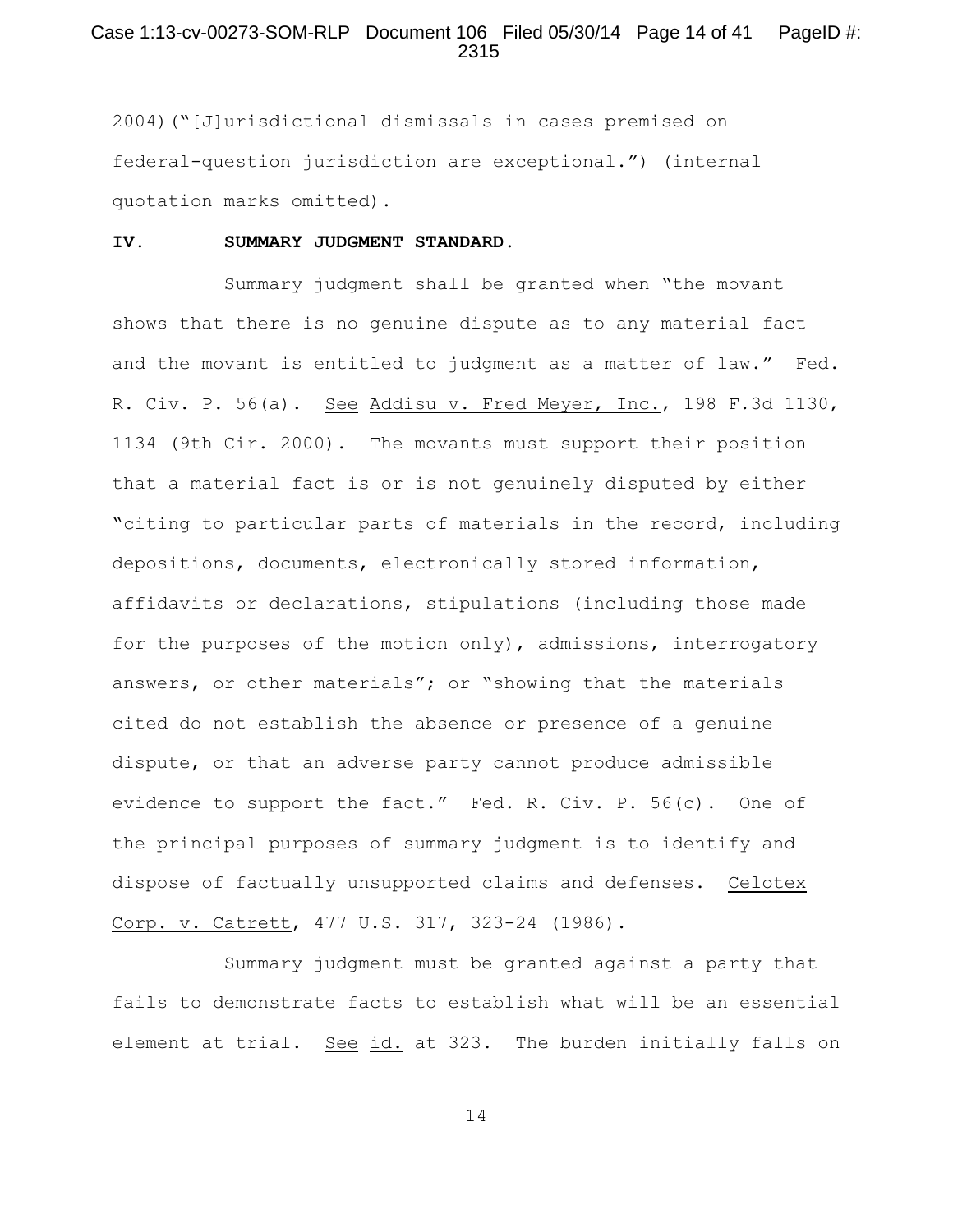# Case 1:13-cv-00273-SOM-RLP Document 106 Filed 05/30/14 Page 15 of 41 PageID #: 2316

the moving party to identify for the court those "portions of the materials on file that it believes demonstrate the absence of any genuine issue of material fact." T.W. Elec. Serv., Inc. v. Pac. Elec. Contractors Ass'n, 809 F.2d 626, 630 (9th Cir. 1987) (citing Celotex Corp., 477 U.S. at 323). "When the moving party has carried its burden under Rule 56(c), its opponent must do more than simply show that there is some metaphysical doubt as to the material facts." Matsushita Elec. Indus. Co. v. Zenith Radio Corp., 475 U.S. 574, 586 (1986) (footnote omitted).

The nonmoving party may not rely on the mere allegations in the pleadings and instead must set forth specific facts showing that there is a genuine issue for trial. T.W. Elec. Serv., 809 F.2d at 630. At least some "'significant probative evidence tending to support the complaint'" must be produced. Id. (quoting First Nat'l Bank of Ariz. v. Cities Serv. Co., 391 U.S. 253, 290 (1968)); see also Addisu, 198 F.3d at 1134 ("A scintilla of evidence or evidence that is merely colorable or not significantly probative does not present a genuine issue of material fact."). "[I]f the factual context makes the non-moving party's claim implausible, that party must come forward with more persuasive evidence than would otherwise be necessary to show that there is a genuine issue for trial." Cal. Arch'l Bldg. Prods., Inc. v. Franciscan Ceramics, Inc., 818 F.2d 1466, 1468 (9<sup>th</sup> Cir. 1987) (citing Matsushita Elec. Indus. Co., 475 U.S. at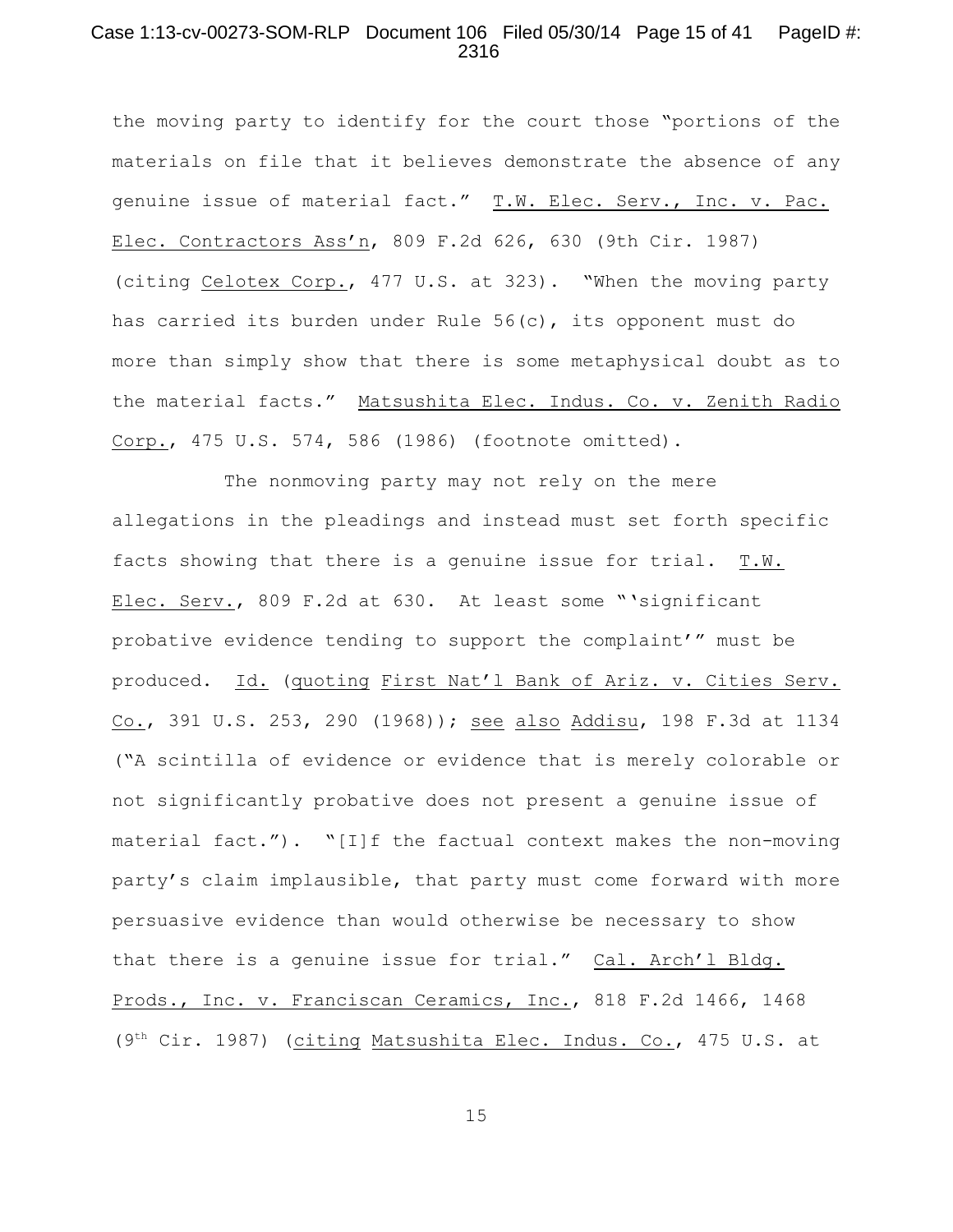#### Case 1:13-cv-00273-SOM-RLP Document 106 Filed 05/30/14 Page 16 of 41 PageID #: 2317

587). Accord Addisu, 198 F.3d at 1134 ("There must be enough doubt for a 'reasonable trier of fact' to find for plaintiffs in order to defeat the summary judgment motion.").

In adjudicating summary judgment motions, the court must view all evidence and inferences in the light most favorable to the nonmoving party. T.W. Elec. Serv., 809 F.2d at 631. Inferences may be drawn from underlying facts not in dispute, as well as from disputed facts that the judge is required to resolve in favor of the nonmoving party. Id. When "direct evidence" produced by the moving party conflicts with "direct evidence" produced by the party opposing summary judgment, "the judge must assume the truth of the evidence set forth by the nonmoving party with respect to that fact." Id.

#### **V. ANALYSIS.**

#### **A. Breach of Contract (Count I).**

This court begins its analysis of Defendants' motion with respect to Count I, the breach of contract claim, with the threshold issue of what law applies to that claim. "A federal court sitting in diversity must apply the forum state's choice of law rules." Jorgensen v. Cassiday, 320 F.3d 906, 913 (9th Cir. 2003). See also MRO Commc'ns, Inc. v. Am. Tel. & Tel. Co., 197 F.3d 1276, 1282 (9th Cir. 1999) ("In a federal question action where the federal court is exercising supplemental jurisdiction over state claims, the federal court applies the choice-of-law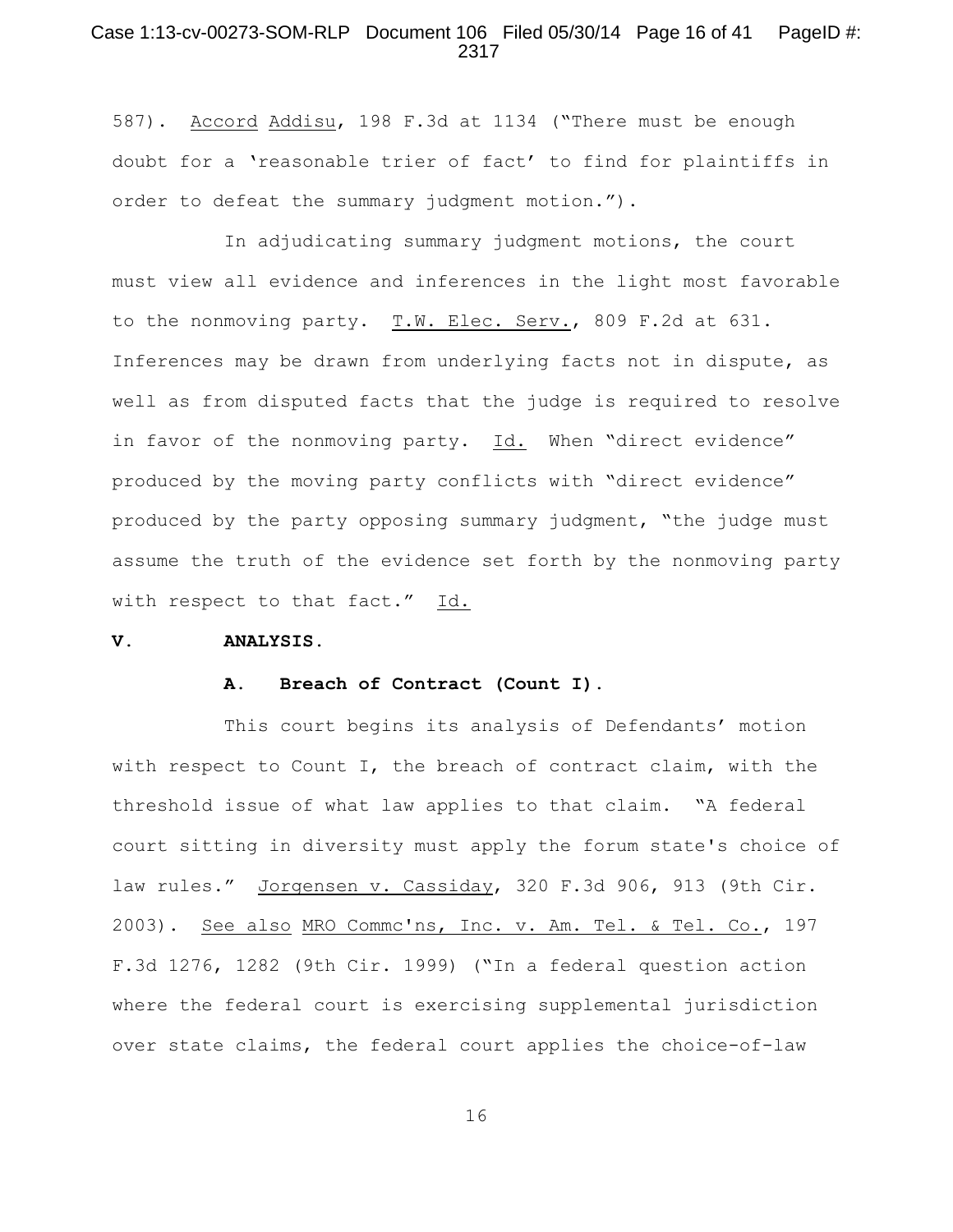# Case 1:13-cv-00273-SOM-RLP Document 106 Filed 05/30/14 Page 17 of 41 PageID #: 2318

rules of the forum state."). Under Hawaii law, "[w]hen the parties choose the law of a particular state to govern their contractual relationship and the chosen law has some nexus with the parties or the contract, that law will generally be applied." Airgo, Inc. v. Horizon Cargo Transp., Inc., 66 Haw. 590, 595, 670 P.2d 1277, 1281 (1983).

The contract between Lynch and PRLG includes a choice of law provision specifying that Illinois law applies. While the record does not reflect precisely where the contract was signed, PRLG has its nerve center in Illinois, Lynch was interviewed for her job in Illinois, and Stone and Petit appear to reside in Illinois. These facts create a sufficient nexus with Illinois for the application of Illinois law to PRLG's contract claim. See Picardy v. Sky River Mgmt., LLC, 129 Haw. 106, 294 P.3d 1092 (Ct. App. 2013) (applying Nevada law because it was specified in contract's choice of law provision and one party was "headquartered in Nevada; the majority of its employees [were] located in Nevada; [plaintiff] interviewed for the job in Nevada; and . . . [some defendants] reside[d] in Nevada.").

Under Illinois law, the elements of a breach of contract claim are "(1) the existence of a valid and enforceable contract; (2) performance by the plaintiff; (3) breach of the contract by the defendant; and (4) resultant injury to the plaintiff." Gonzalzles v. Am. Exp. Credit Corp., 315 Ill. App.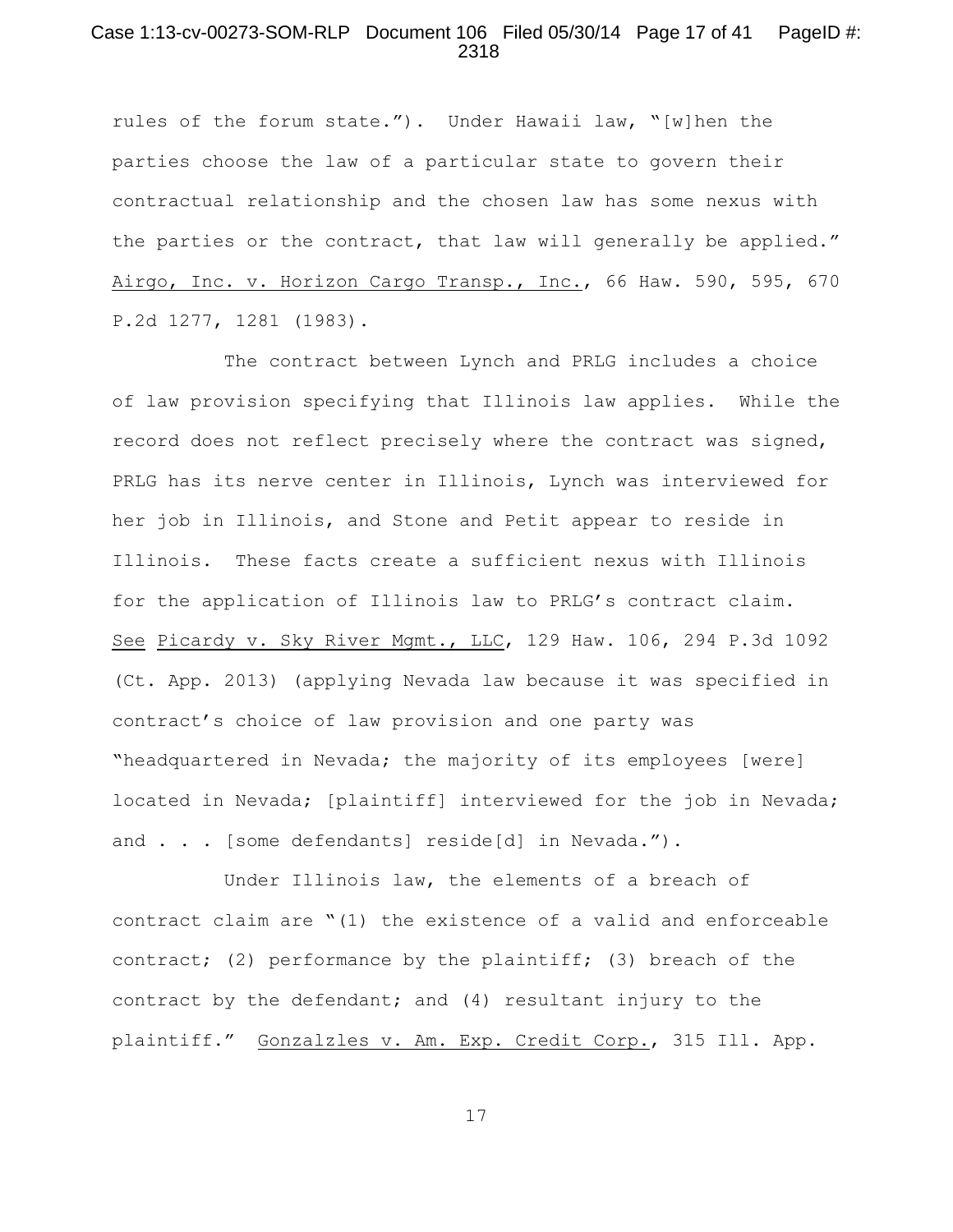#### Case 1:13-cv-00273-SOM-RLP Document 106 Filed 05/30/14 Page 18 of 41 PageID #: 2319

3d 199, 206, 733 N.E.2d 345, 351 (2000). "A defendant's failure to comply with a duty imposed by the contract gives rise to the breach." Id.

This court has already dismissed PRLG's breach of contract claim against all Defendants other than Lynch. The only remaining breach of contract claim therefore relates to Lynch's conduct. Lynch first argues that summary judgment should be granted in her favor on the breach of contract claim because the evidence PRLG relies on is insufficient to establish that she breached her contract. See Celotex Corp., 477 U.S. at 325 ("[T]he burden on the moving party may be discharged by 'showing'--that is, pointing out to the district court--that there is an absence of evidence to support the nonmoving party's case.").

While PRLG's Complaint and briefing are less than clear in tying Lynch's alleged actions to particular contractual provisions, the court concludes that, based on the evidence in the record, there are at least questions of fact regarding three ways in which Lynch may have violated her contract with PRLG.

First, Lynch may have violated the contract's confidentiality provision by keeping certain "client files" after leaving the firm. The contract states, "All files . . . relating to the business of the Company, whether prepared by the Contractor or otherwise coming into her possession, shall remain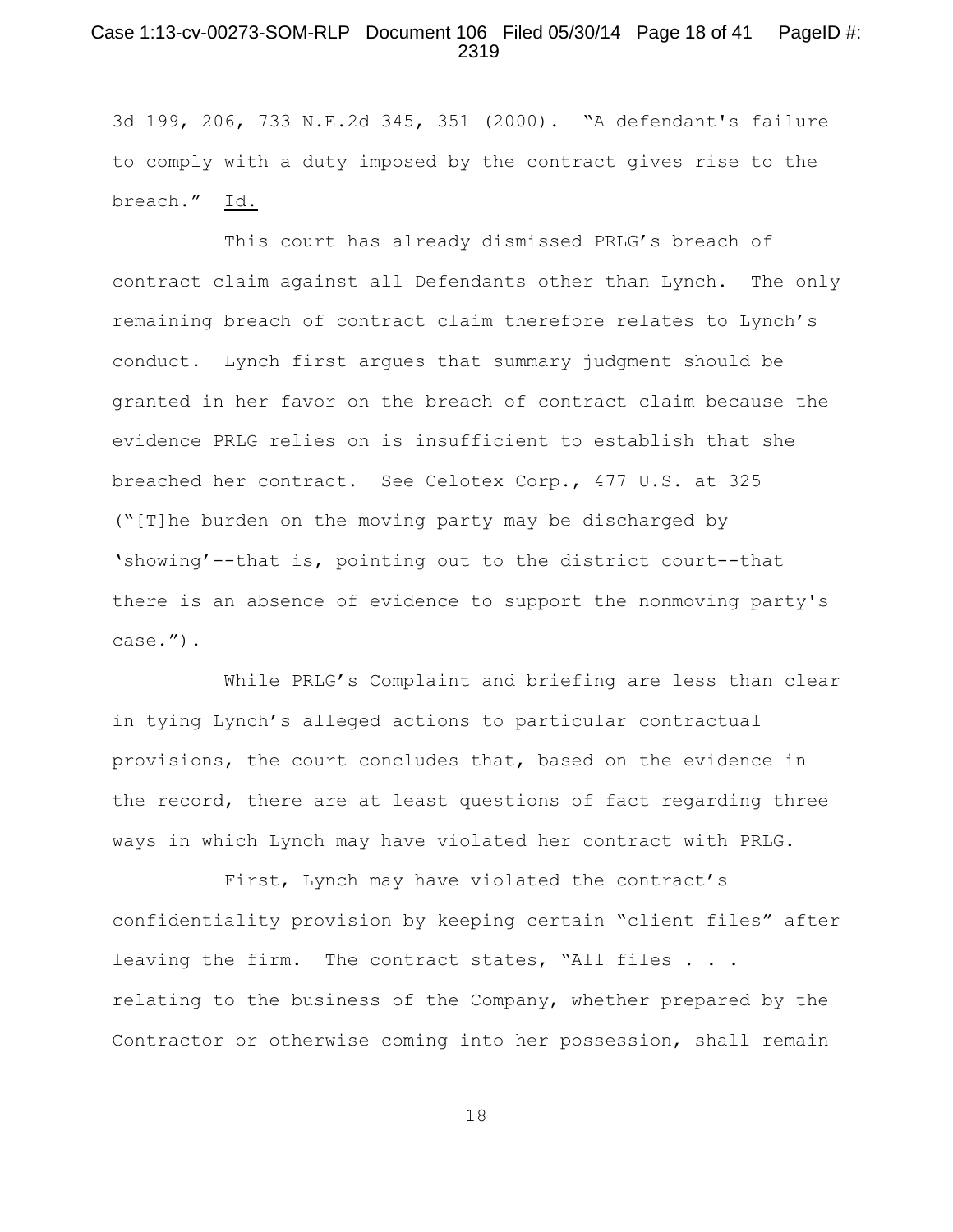### Case 1:13-cv-00273-SOM-RLP Document 106 Filed 05/30/14 Page 19 of 41 PageID #: 2320

the exclusive property of the Company" and "[t]he Contractor shall not retain any copies . . . without the Company's prior written permission." Agreement ¶ 6, ECF No. 1-1. Nakasone, PRLG's lawyer at the time, says that Lynch told him "that she had scanned and uploaded all client files electronically . . .[and] admitted that she [kept] some of the electronic files for clients that she was keeping, but deleted others." Nakasone Decl. ¶ 6. Nakasone further states that Lynch's declared reason for not returning the files was fear that returning them would constitute aiding and abetting an unlawful operation. Id. ¶ 7. Lynch does not dispute that she kept the files of clients who left PRLG to be represented by her firm. This retention of files is at least arguably a breach of her agreement to return "all files" to PRLG upon leaving the firm.

A second way in which Lynch may have violated the contract is by contacting PRLG's clients, either before or soon after her termination, to solicit business for her own firm. The contract prohibits Lynch from using "in any manner, either during the term of this Agreement or at any time thereafter, except as required in the course of [her] engagement with the Company," any of the firm's "various trade secrets, innovations, processes, information, records, and specifications." Agreement ¶ 6. It is undisputed that several of PRLG's former clients left the firm to join Lynch's firm. Lynch also sent a letter to a co-worker on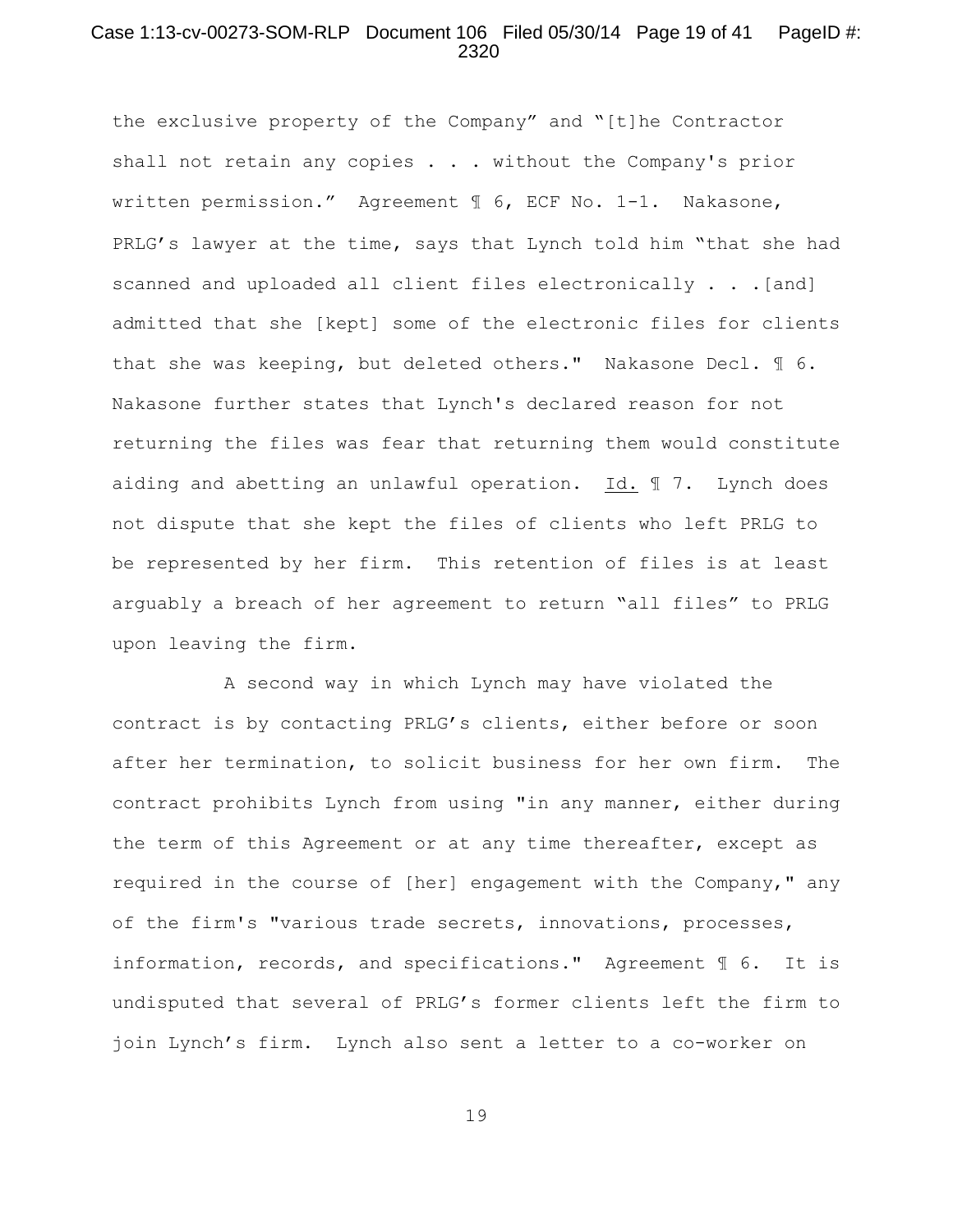## Case 1:13-cv-00273-SOM-RLP Document 106 Filed 05/30/14 Page 20 of 41 PageID #: 2321

April 22, 2013, in which she said that at least sixteen of PRLG's clients were "coming with [her]." There is a question of fact as to whether Lynch "used" "information" and "records" to obtain these clients. For example, Lynch may have only discovered these individuals' addresses and their need for counsel through her work with PRLG. Such "use" of confidential information may have violated the contract.

Finally, in addition to possibly having breached the contract's confidentiality provision, Lynch may have breached its "work product" provision. The contract required Lynch to provide "a final results report" upon leaving the firm "in such form and setting forth such information and data as is reasonably requested by [PRLG]." Agreement ¶ 4. At the hearing on the present motion, Lynch admitted that she did not provide PRLG with such a report when she left the firm. Transcript at 33.

Because a reasonable fact-finder could determine by a preponderance of the evidence that Lynch violated the contract in the above three ways, summary judgment is denied as to those particular grounds for the breach of contract claim.

The record does not, however, support any contractual breaches beyond these three specific possible violations. The Complaint contains other general allegations regarding the disclosure or use of various firm documents. These allegations largely recite the broad terms used in the contract without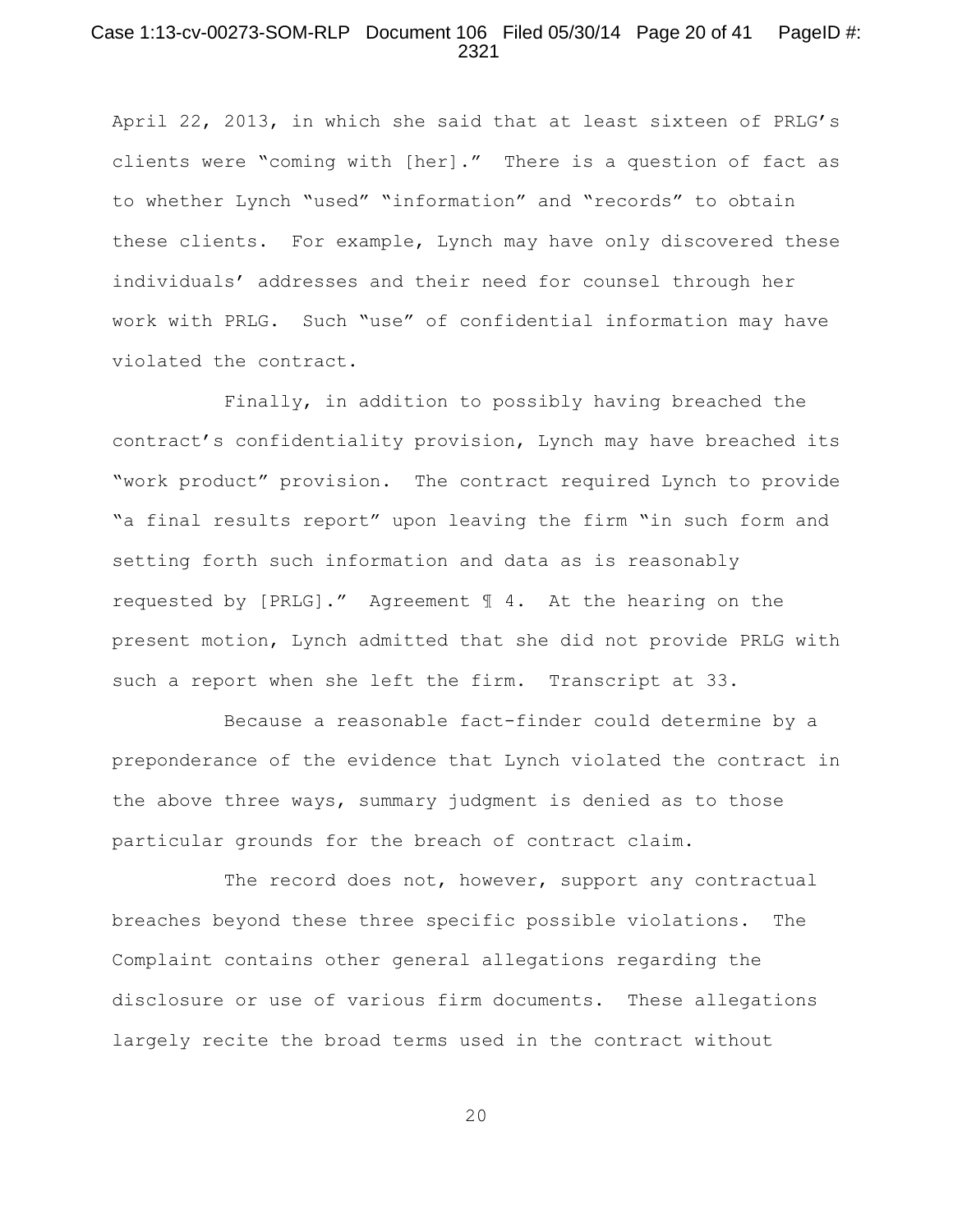# Case 1:13-cv-00273-SOM-RLP Document 106 Filed 05/30/14 Page 21 of 41 PageID #: 2322

identifying the particular documents allegedly "used" or "disclosed." What details are included in the record do not show that anything other than, at most, client files may have been misappropriated. For example, PRLG alleges that Lynch downloaded and kept "e-mails of the firm's clients  $\ldots$  [and] the templates for the pleadings in all PRL Group's cases." But the only basis PRLG appears to have for this accusation is an email sent by Lynch to Keala Rodenhurst, who was then also working for PRLG, discussing how to "upload" documents onto the firm's shared drive. See Rodenhurst Email, ECF No. 1-6. This email appears to be discussing putting documents onto the firm's shared drive, rather than taking them off. Even if it was discussing "downloading" documents, the email is clearly dated January 24, 2013, almost three months before Lynch left the firm. Lynch was authorized at the time to use the firm's shared drive and, presumably, to discuss the operation of that drive with Rodenhurst. Nothing in that email supports the conclusion that Lynch retained firm documents, other than client files, after her departure.

PRLG also accuses Lynch of downloading and retaining "client lists" to aid in her solicitation of the firm's clients. But the record does not support the reasonable inference that Lynch downloaded any such lists. Stone intimates that he has personal knowledge of the downloading of such lists, see First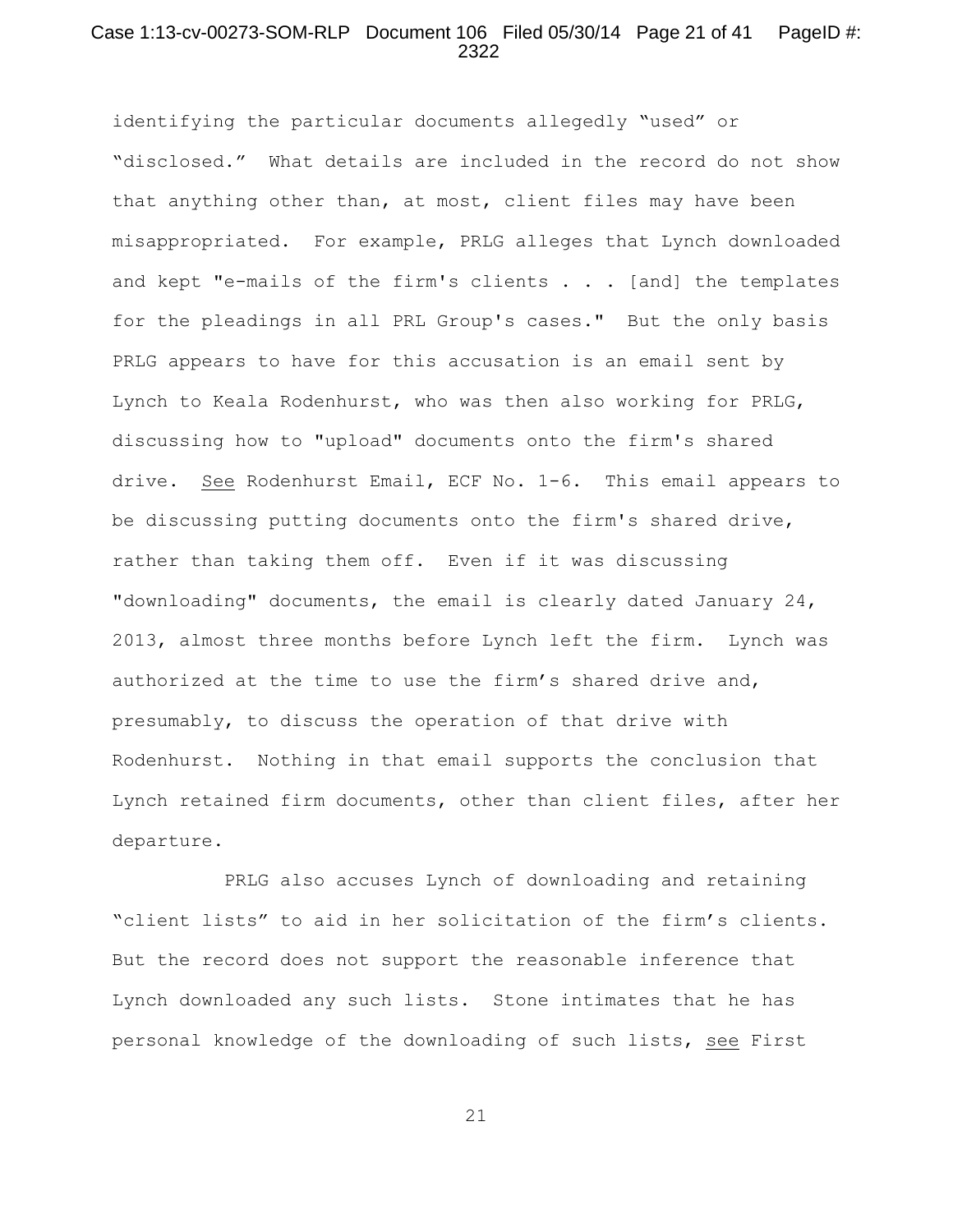#### Case 1:13-cv-00273-SOM-RLP Document 106 Filed 05/30/14 Page 22 of 41 PageID #: 2323

Declaration of Robert Stone ¶ 8, ECF No, but provides no indication of the source of such knowledge. He does not, for example, say he reviewed computer records showing who accessed and downloaded materials from the PRLG's shared drive. PRLG simply reproduces the firm's client list with the title "PRL Group's Clients Solicited By Defendant Lynch." ECF No. 1-5. That document does not show that Lynch did anything.

Stone also declares that Lynch disclosed confidential materials to her co-Defendants. See First Stone Decl. 19. Stone does not explain how he gained personal knowledge of such disclosures to third parties. See Fed. R. Civ. P. 56(c)(4) ("An affidavit or declaration used to support or oppose a motion must be made on personal knowledge . . . and show that the affiant or declarant is competent to testify on the matters stated."); see, e.g., Wicker v. Oregon ex rel. Bureau of Labor, 543 F.3d 1168, 1178 (9th Cir. 2008) ("The affiants' assertions about a meeting which they apparently did not attend and about which they had no personal knowledge are not the proper subject of an affidavit.").

 Stone may be concluding from the email Lynch sent to Keala Rodenhurst regarding the "uploading" of documents that Lynch must have actually wrongfully disclosed confidential information about clients through uploaded documents. But at the time of the email, Lynch and Rodenhurst were both doing work for PRLG and had legitimate access to firm materials. There is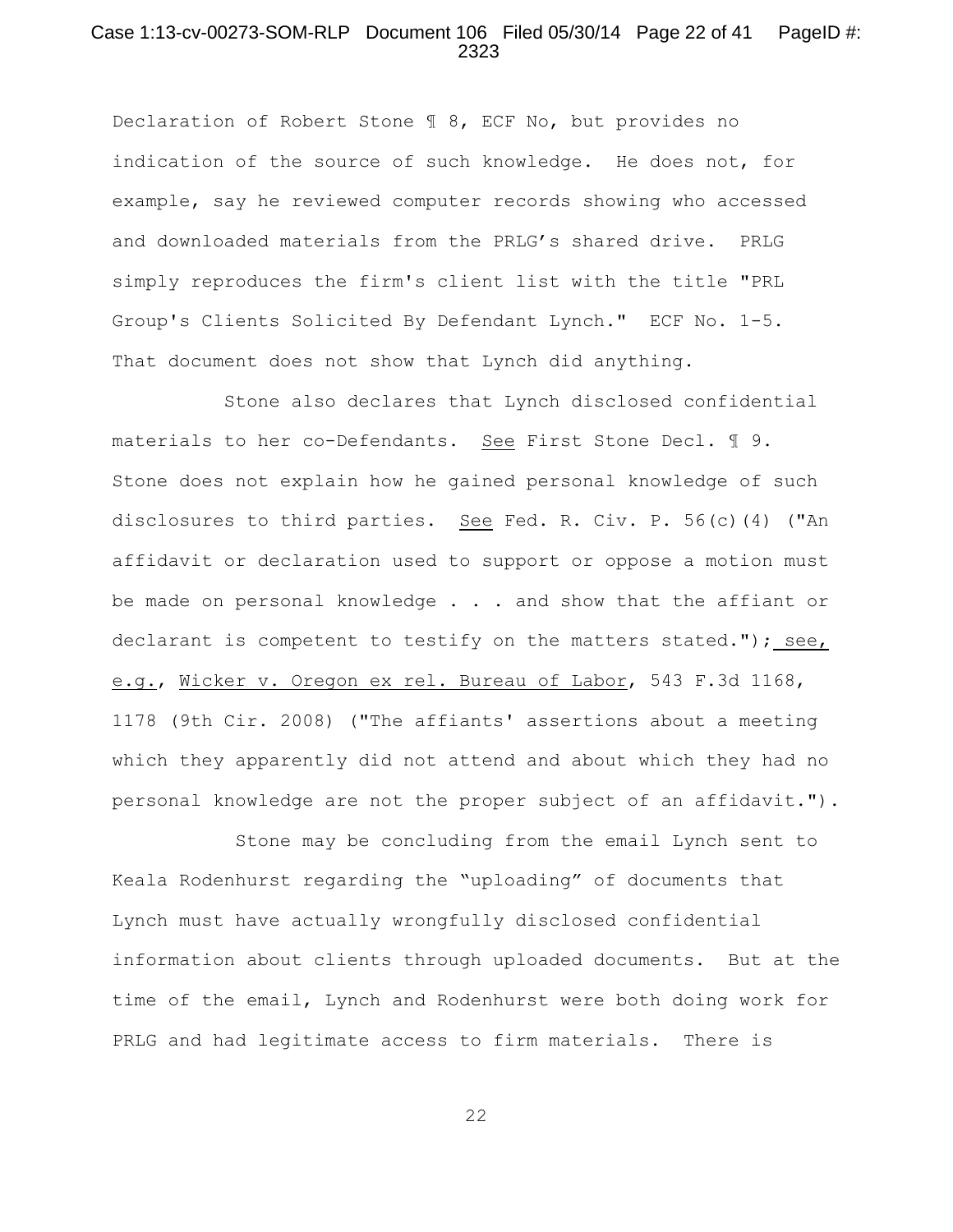### Case 1:13-cv-00273-SOM-RLP Document 106 Filed 05/30/14 Page 23 of 41 PageID #: 2324

nothing inherently nefarious about a discussion between coworkers about uploading documents. Nor does that mail suggest that Lynch was sharing materials with co-Defendant Lee Miller, who was apparently not working for PRLG. Instead, the email indicates only that Miller helped show her a way of uploading files. While this court draws reasonable inferences in PRLG's favor, no reasonable fact-finder could conclude based only on that email and Stone's declaration that Lynch engaged in the unauthorized sharing of any confidential materials.

In short, there are questions of fact regarding whether Lynch violated the contract in three ways: first, Lynch may have violated the nonretention provision by keeping client files; second, Lynch may have "used" confidential information to solicit clients; and third, Lynch may have violated the work product provision by failing to provide a "final results report" upon leaving the firm. With respect to these three ways in which Lynch may have violated the contract, summary judgment is denied. However, because PRLG is unable to provide any affirmative evidence in support of any other contractual breaches, summary judgment is granted in Lynch's favor on any breach of contract claim not premised on the three circumstances described above. See F.T.C. v. Stefanchik, 559 F.3d 924, 929 (9th Cir. 2009) ("to avoid summary judgment, a non-movant must show a genuine issue of material fact by presenting affirmative evidence from which a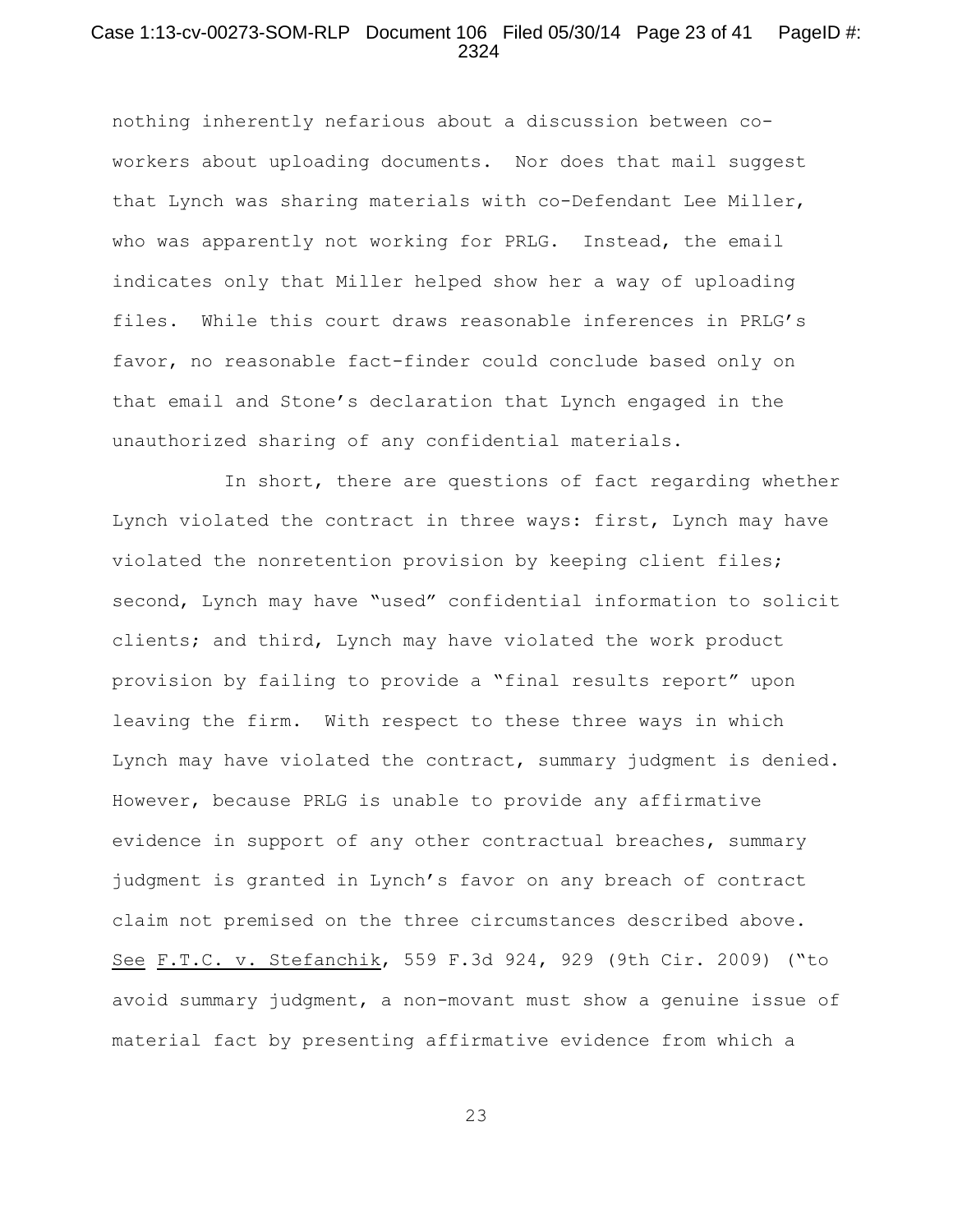#### Case 1:13-cv-00273-SOM-RLP Document 106 Filed 05/30/14 Page 24 of 41 PageID #: 2325

jury could find in his favor"); see also UA Local 343 United Ass'n of Journeymen & Apprentices of Plumbing & Pipefitting Indus. of U.S. & Canada, AFL-CIO v. Nor-Cal Plumbing, Inc., 48 F.3d 1465, 1471 (9th Cir. 1994) ("[A nonmovant's] burden of contradicting appellees' evidence is not negligible . . . . [If] the evidence is merely colorable or is not significantly probative summary judgment may be granted.") (internal quotation marks omitted).

Lynch argues that, even if there is a question of fact regarding whether she has breached the contract, summary judgment should be granted in her favor based on her affirmative defense that the contract with PRLG was "void, unenforceable, and against public policy." A defendant bears the burden of proof when asserting an affirmative defense and "must establish beyond peradventure all of the essential elements of the . . . defense to warrant [summary] judgment in [their] favor." Martin v. Alamo Cmty. College Dist., 353 F.3d 409, 412 (5th Cir. 2003) (internal quotation marks and emphasis omitted); see also Clark v. Capital Credit & Collection Servs., 460 F.3d 1162, 1177 (9th Cir. 2006) (at summary judgment stage, defendant has burden of proof with respect to affirmative defense). Lynch does not carry this burden.

Lynch argues that her contract with PRLG is void because Stone and Petit engaged in the "unauthorized practice of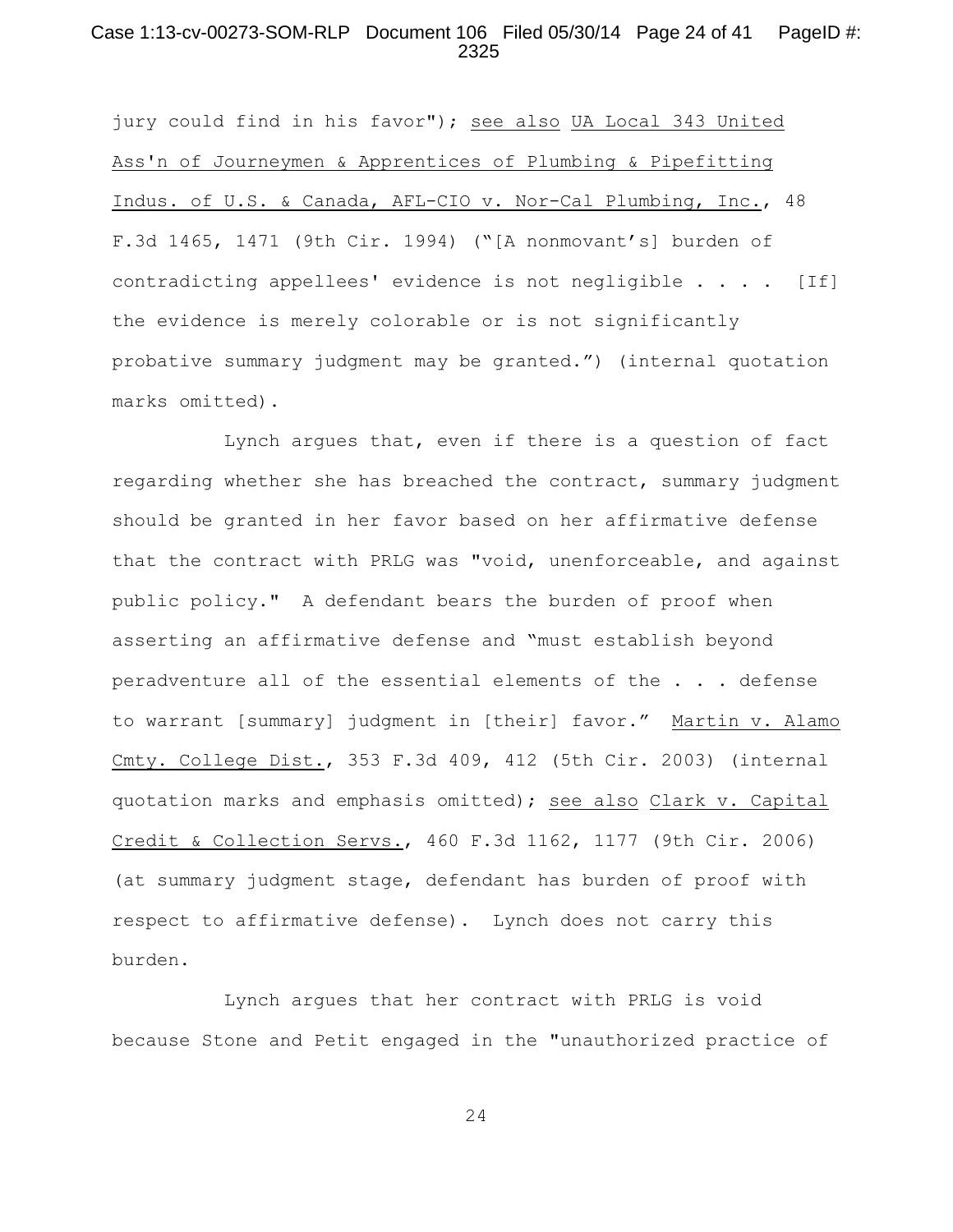### Case 1:13-cv-00273-SOM-RLP Document 106 Filed 05/30/14 Page 25 of 41 PageID #: 2326

law in Hawaii." Memorandum in Support of Motion at 12. Lynch says that Stone and Petit "practiced law" in Hawaii by "preparing complaints" for certain clients and "contacting, engaging, and accepting fees for services from Hawaii homeowners." Id. at 14. Lynch argues that this conduct violates section 605-14 of Hawaii Revised Statutes, which prohibits the "unauthorized practice of law," and section 605-2 of Hawaii Revised Statutes, which states that "no person shall be allowed to practice in any court of the State unless that person has been duly licensed so to do by the supreme court."

Lynch fails to meet her summary judgment burden as to this affirmative defense. As an initial matter, Lynch does not show that Stone's out-of-court representation of Hawaii clients before he passed the Hawaii bar examination necessarily violated any law. Stone is not alleged to have appeared in any judicial proceeding in Hawaii or to have signed any document filed in a court in Hawaii before passing the Hawaii bar examination. It is commonplace for attorneys to work on cases outside of the jurisdictions they practice in, and to solicit local counsel or seek admission pro hac vice only as needed (e.g., when representing clients in a court in another jurisdiction). Lynch points to no authority suggesting that this common occurrence constitutes the unauthorized practice of law.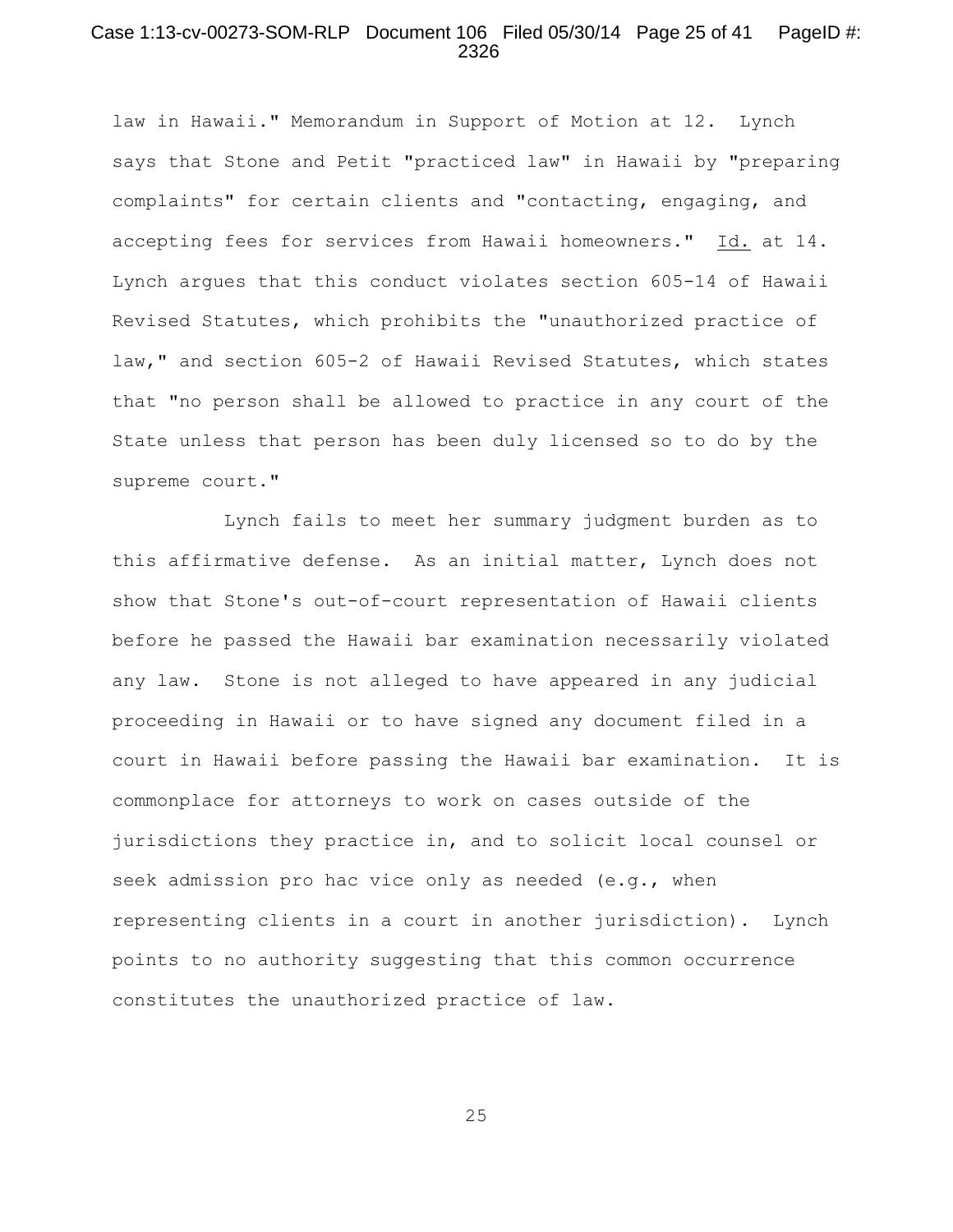# Case 1:13-cv-00273-SOM-RLP Document 106 Filed 05/30/14 Page 26 of 41 PageID #: 2327

There are, in addition, disputed issues of fact regarding exactly what, if anything, Stone was doing with respect to Hawaii clients at the time Lynch left the firm. An attorney has not "rendered any legal services 'within the jurisdiction,'" and therefore has not violated section 605-14, if "Hawai'i counsel [are] at all times 'in charge' of clients' representation." Fought & Co. v. Steel Eng'g & Erection, Inc., 87 Haw. 37, 48, 951 P.2d 487, 498 (1998). Stone claims that Hawaii counsel was "in charge" of representation in all the cases he worked on in Hawaii before he contracted with Lynch, see Second Stone Decl. ¶ 3, and that Lynch herself, who is licensed in Hawaii, managed the cases she worked on for PRLG. The record does not make clear precisely what involvement Stone had in any of these cases. Defendants simply do not establish that they are entitled to summary judgment on this affirmative defense.

Finally, even if Stone unlawfully represented clients in Hawaii, that would not necessarily demonstrate that Lynch was either compelled by law to violate the terms of her contract or free to ignore those terms. Only if continued performance under the contract would itself have violated Hawaii law would Lynch be excused from compliance with its provisions. See, e.g., Douthart v. Congdon, 197 Ill. 349, 354, 64 N.E. 348, 349 (1902). Even assuming Stone unlawfully represented Hawaii clients in the past, or was intending to do so in the future, Lynch herself would not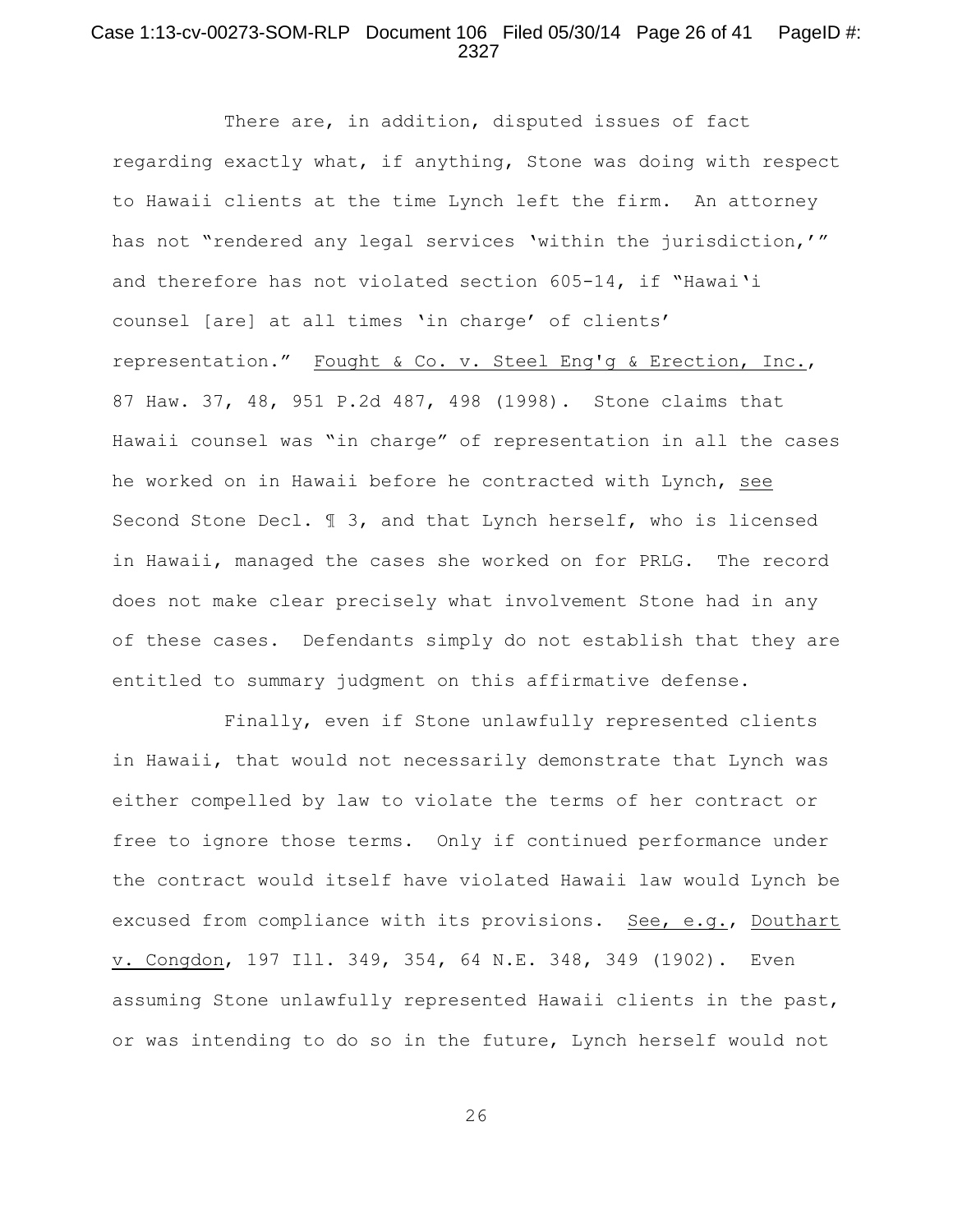### Case 1:13-cv-00273-SOM-RLP Document 106 Filed 05/30/14 Page 27 of 41 PageID #: 2328

necessarily have facilitated the violation of any law by returning client files, producing a final results report, or refraining from soliciting clients. Given the lack of evidence as to the contents of the client files in issue and as to the nature of Lynch's interactions with PRLG's clients as she left the firm, this court cannot determine whether Lynch could have lawfully performed under the contract, irrespective of whatever wrongdoing Stone may have engaged in.

Lynch also asserts the defense of unclean hands, arguing that because PRLG was perpetrating a fraud against its clients, it should be barred from recovering on the basis of its contract with Lynch. Under Illinois law, "[t]he doctrine of unclean hands applies if a party seeking equitable relief is guilty of misconduct, fraud, or bad faith *toward the party against whom relief is sought* and if that misconduct is connected with *the transaction at issue* in the litigation." Zahl v. Krupa, 365 Ill. App. 3d 653, 658, 850 N.E.2d 304, 309 (Ill. App. Ct. 2006) (emphasis added). Notwithstanding any evidence suggesting that PRLG may have engaged in "misconduct, fraud, or bad faith" against its clients, the court cannot discern any evidence that PRLG perpetrated a fraud against Lynch in either the formation or the performance of the contract. Absent evidence that Lynch herself was defrauded, her unclean hands defense is unavailing.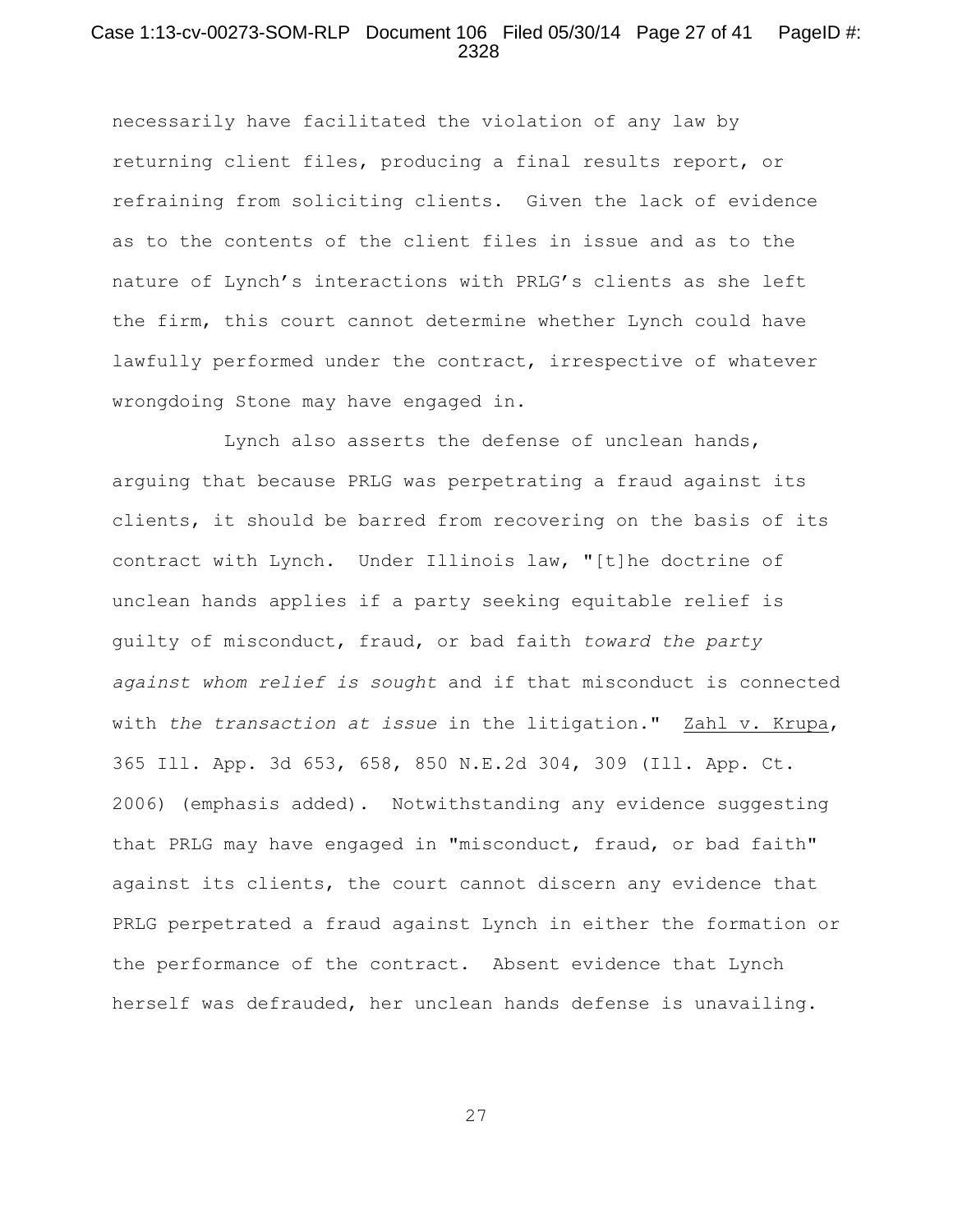# Case 1:13-cv-00273-SOM-RLP Document 106 Filed 05/30/14 Page 28 of 41 PageID #: 2329

The court is not denying that there is significant evidence in the record indicating that PRLG falsely represented itself to clients. In addition to the ten homeowners' declarations, Stone himself acknowledged at the hearing on the present motion that his firm tells clients the firm has "never lost a case." Transcript at 23-24. Stone suggested that this statement is true because his services allow clients to remain in their homes for long periods without making mortgage payments, even if judgments are ultimately entered against them in the cases filed by PRLG. Id. However, PRLG's statements to clients do not appear to be limited to telling clients that they will be able to remain in their homes during litigation. PRLG allegedly tells clients that PRLG has special strategies that *win* cases and allow clients to own their home free and clear of any mortgage obligation. It is highly doubtful that an ordinary consumer would interpret an assertion that PRLG has never lost a case as meaning that PRLG enables the consumer to delay foreclosure, which will ultimately occur and possibly be accompanied by a deficiency judgment if the foreclosure sale does not yield proceeds sufficient to satisfy the mortgage and related expenses.

To the extent PRLG was committing fraud through alleged misrepresentations, Lynch may have been understandably reluctant to continue to do PRLG's bidding and to possibly expose herself to personal liability for the firm's actions. While, as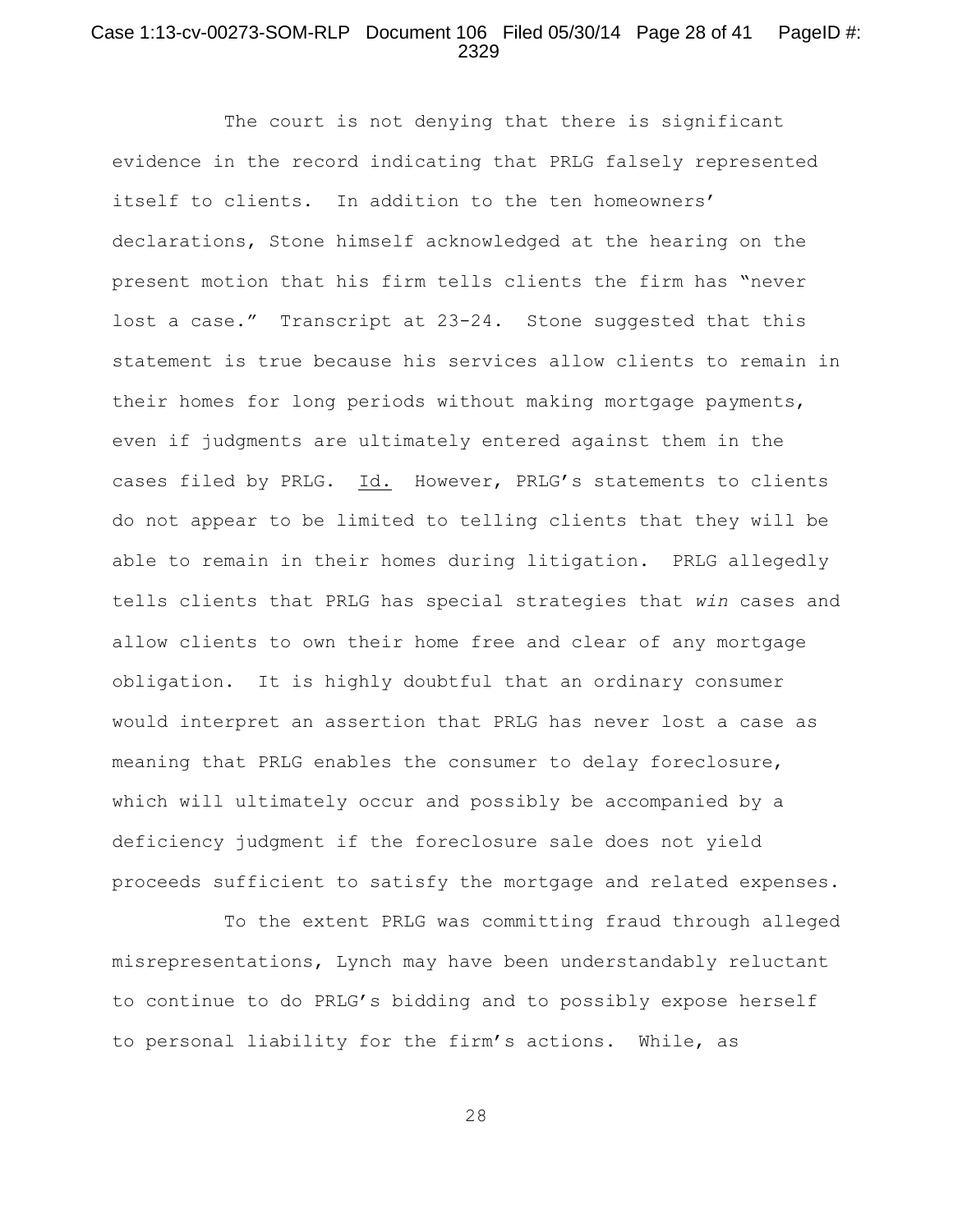### Case 1:13-cv-00273-SOM-RLP Document 106 Filed 05/30/14 Page 29 of 41 PageID #: 2330

explained above, Lynch herself may not have been the victim of any fraud that could support her affirmative defense, she possibly could argue that returning files and writing a final results report would have aided and abetted PRLG in violating, for example, section 480-2 of Hawaii Revised Statutes, which prohibits unfair and deceptive trade practices. And a section 480-2 violation could also void PRLG's agreements with its clients, thereby possibly opening the door for Lynch to be allowed to solicit their business. See Haw. Rev. Stat. § 480-12 ("Any contract or agreement in violation of this chapter is void and is not enforceable at law or in equity."). However, that is not an argument that Lynch raises in her motion. She points to no consumer protection or other law that she would have violated by continuing to perform work for PRLG.

At most, Lynch refers to a "violation of consumer protection statutes" in her Answer to the Complaint, but she gives PRLG no notice that any such statute is the basis of her summary judgment motion. Therefore, while that argument has not been waived, the court does not consider it to be before the court on the present motion. See, e.g., W. Reserve Oil & Gas Co. v. New, 765 F.2d 1428, 1432 n.1 (9th Cir. 1985) (noting that issues not raised by the parties are not before the court). To the extent Lynch relies on her affirmative defenses in seeking summary judgment on Count I, her motion is denied.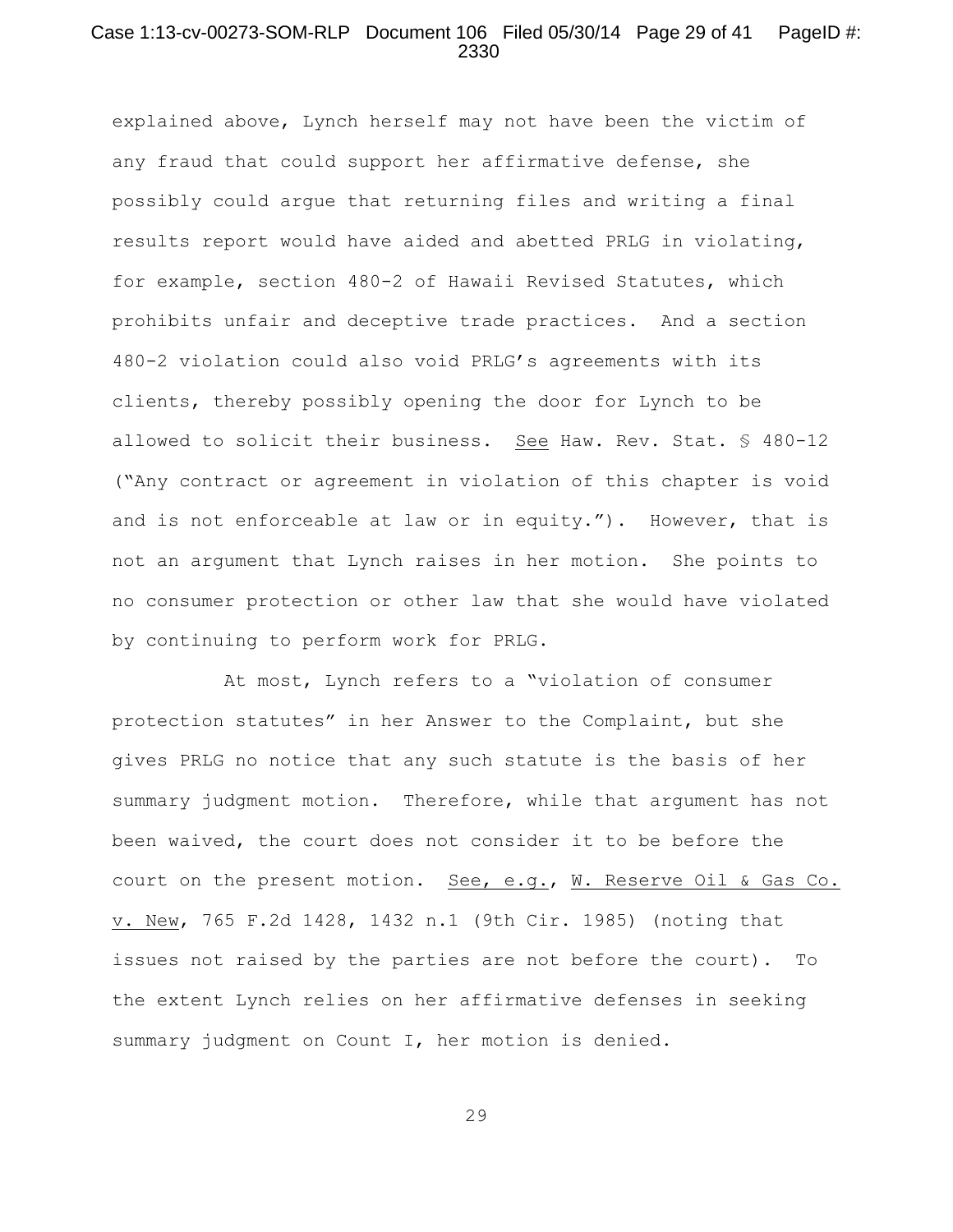# Case 1:13-cv-00273-SOM-RLP Document 106 Filed 05/30/14 Page 30 of 41 PageID #: 2331

#### **B. Illinois Trade Secrets Act (Count II).**

The court turns next to Count II, which alleges a violation of the Illinois Trade Secrets Act. As with Count I, the court begins its analysis by examining which law applies.

While, under Hawaii's choice of law rules, Illinois law applies to PRLG's contract claim, it does not follow that Illinois law necessarily governs this entire case. The contract specifies only that Illinois law "shall govern the validity of th[e] Agreement, the construction of its terms and the interpretation of the rights and duties of the parties hereto." Agreement ¶ 12. It does not state that Illinois law governs all claims brought by a party. Hawaii's choice of law rules require only "some nexus" between the parties and a chosen law when the parties have specifically agreed to the application of that law. Airgo, 670 P.2d at 1281. But considerably more is required for noncontractual claims.

When the parties have not agreed to the application of a particular state's law, Hawaii's choice of law rules require a "flexible approach [that] places primary emphasis on deciding which state would have the strongest interest in seeing its laws applied to the particular case." Del Monte Fresh Produce (Hawaii), Inc. v. Fireman's Fund Ins. Co., 117 Haw. 357, 364, 183 P.3d 734, 741 (2007) (internal quotation marks omitted). Courts must therefore weigh "the interests of the states and applicable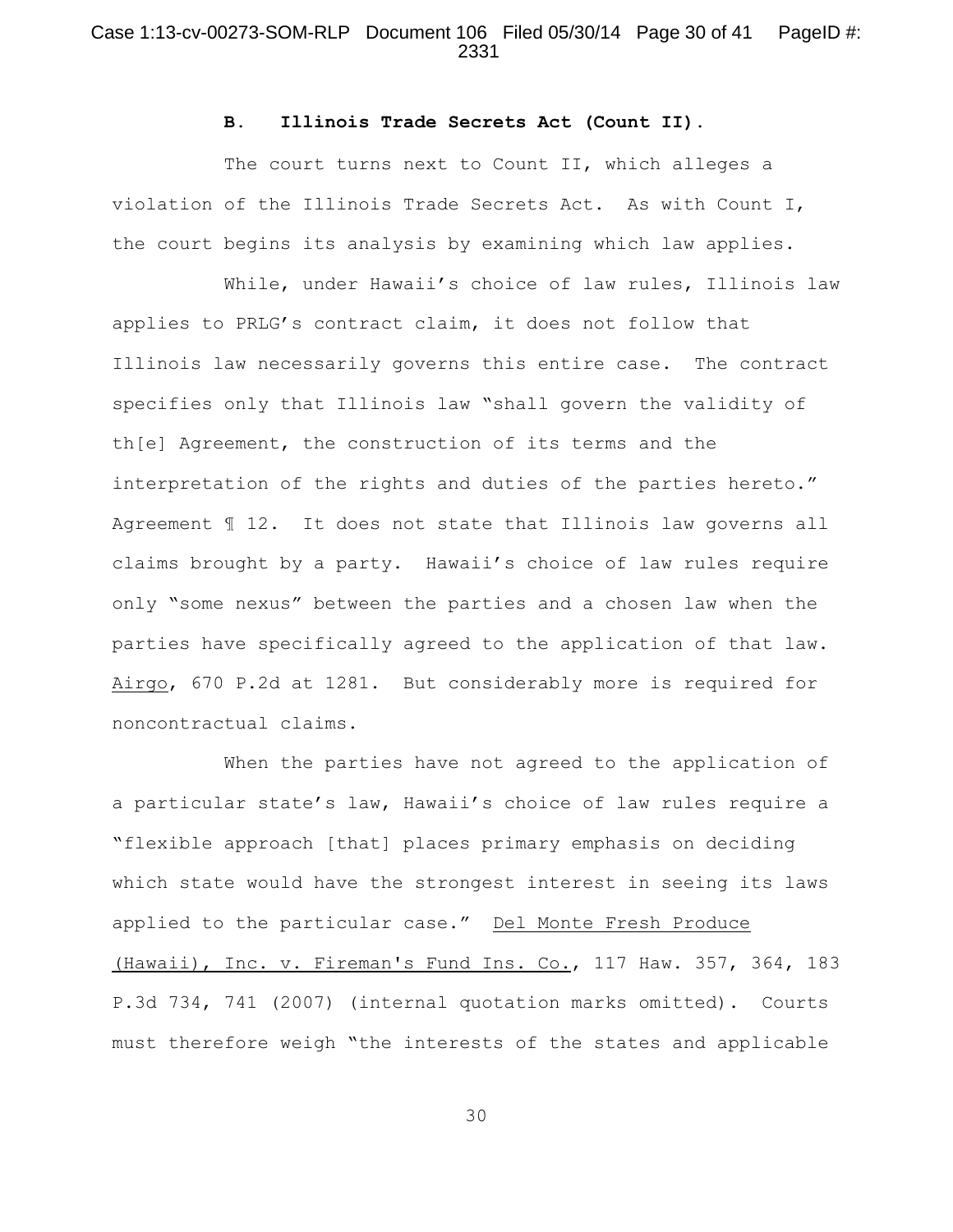## Case 1:13-cv-00273-SOM-RLP Document 106 Filed 05/30/14 Page 31 of 41 PageID #: 2332

public policy reasons [to] determine whether Hawaii law or another state's law should apply." Id. If all the conduct relevant to a noncontractual claim occurred in Hawaii, then it may be that it is Hawaii law that applies to that claim, in which event a claim based on Illinois law would not be cognizable. Having said that, the court declines to make such a determination on the present record. As the moving parties, Defendants must carry their burden of persuasion. At the very least, that means they must articulate and support their arguments. Defendants do not carry that burden with respect to Count II.

At most, Defendants vaguely suggest that Illinois law is inapplicable when they say, "The Northern District of Illinois (if the Court finds that it must apply Illinois law, which Defendants dispute) held in *National Presto Industries, Inc. v. Hamilton Beach*, No. 88 C 10567, 1990 WL 208594 (N.D. Ill. Dec. 10, 1990), it could not prohibit the copying of a product once it enters the public domain." Memorandum in Support of Motion at 17. Defendants say absolutely nothing about why they dispute the application of Illinois law. They therefore do not obligate PRLG to respond by showing that Illinois law does indeed apply. Throwaway parentheticals are not an appropriate way of raising issues. This court concludes that the choice of law issue has not been properly raised on the present record. This does not mean that the issue can never be resolved before judgment. It is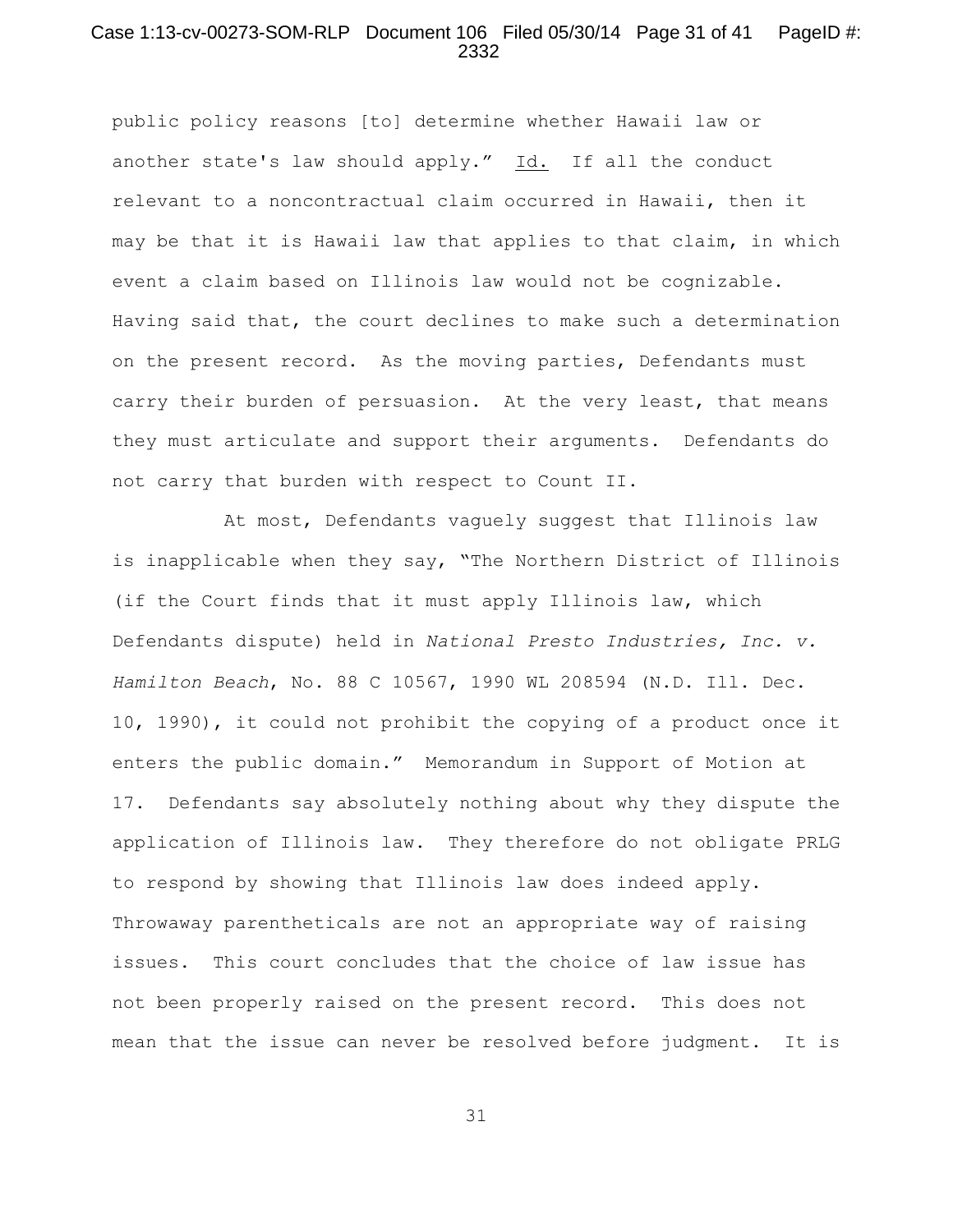# Case 1:13-cv-00273-SOM-RLP Document 106 Filed 05/30/14 Page 32 of 41 PageID #: 2333

just not an issue that this court will analyze on its own in deciding this motion.

Absent a threshold determination as to whether Illinois law applies, this court does not reach the merits of Count II. No claim is asserted under Hawaii's Trade Secrets Act, so this court does not examine that alternative basis for a claim.<sup>2</sup> Summary judgment is denied as to Count II.

#### **C. Computer Fraud and Abuse Act (Count III).**

Count III asserts a claim under the CFAA, which creates a private right of action for "[a]ny person who suffers damage or loss" when an individual "intentionally accesses a protected computer without authorization, and as a result of such conduct, recklessly causes damage." See 18 U.S.C. §§ 1030(g), 1030(a)(5)(B). This court has previously ruled that it would

 $2$  Hawaii's Trade Secrets Act bars the "Disclosure or use of a trade secret of another without express or implied consent" and defines trade secret as "information, including a formula, pattern, compilation, program device, method, technique, or process that (1) Derives independent economic value, actual or potential, from not being generally known . . . and (2) Is the subject of efforts that are reasonable under the circumstances to maintain its secrecy." Haw. Rev. Stat. § 482B-2. The Hawaii Trade Secrets Act, modeled after the Uniform Trade Secrets Act, is not identical to Illinois' trade secrets statute. See U.S. Gypsum Co. v. LaFarge N. Am., Inc., 508 F. Supp. 2d 601, 623 (N.D. Ill. 2007) ("Although patterned after UTSA, there is substantial variance between ITSA and the uniform version."). In particular, unlike the Illinois statute, Hawaii's Act does not explicitly include "customer lists" as a covered trade secret.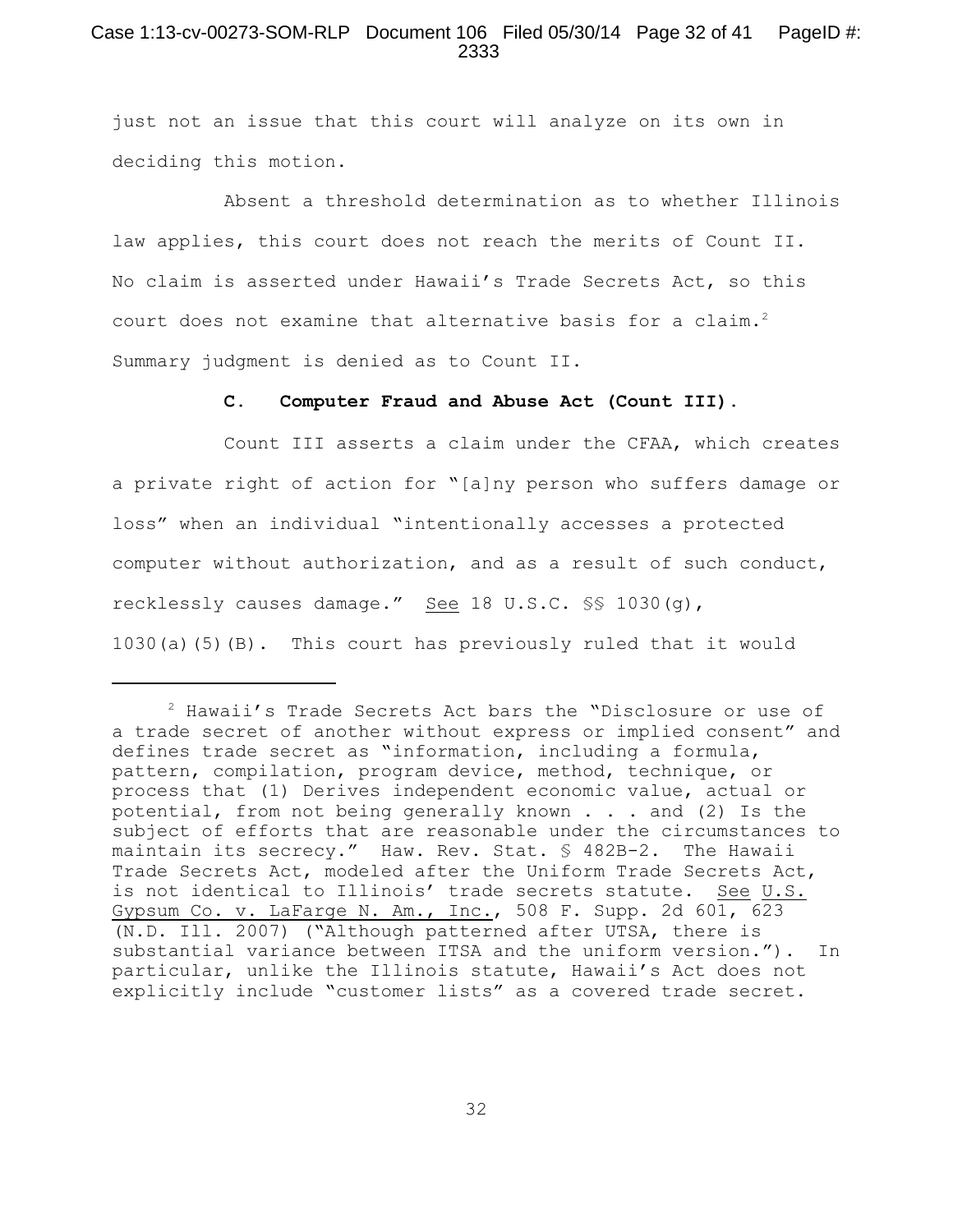### Case 1:13-cv-00273-SOM-RLP Document 106 Filed 05/30/14 Page 33 of 41 PageID #: 2334

allow a claim based on accessing a "cloud" platform to proceed as asserting a CFAA violation based on accessing a "protected computer." Order Granting in Part and Denying in Part Motion to Dismiss, ECF No. 71 at 9**.** Defendants now contend that accessing the "cloud" is not accessing a "protected computer" under the statute.

One way in which a computer may receive CFAA protection is by being "used in interstate or foreign commerce." It is undisputed that PRLG's cloud platform was connected to the internet. An internet connection is sufficient for a computer to be "used in interstate or foreign commerce." See United States v. Trotter, 478 F.3d 918, 921 (8th Cir. 2007) (noting that computer in question was "protected" because, by being connected to the internet, it met CFAA's requirement that it be used in interstate or foreign commerce). Cf. United States v. Sutcliffe, 505 F.3d 944, 953 (9th Cir. 2007) (in case not involving CFAA, agreeing with Eighth Circuit that "[a]s both the means to engage in commerce and the method by which transactions occur, 'the Internet is an instrumentality and channel of interstate commerce.'") (quoting Trotter, 478 F.3d at 921). Accessing PRLG's "cloud" constitutes accessing a "protected computer" within the meaning of the CFAA.

Nevertheless, PRLG's CFAA claim cannot survive the present summary judgment motion. As discussed above, there is no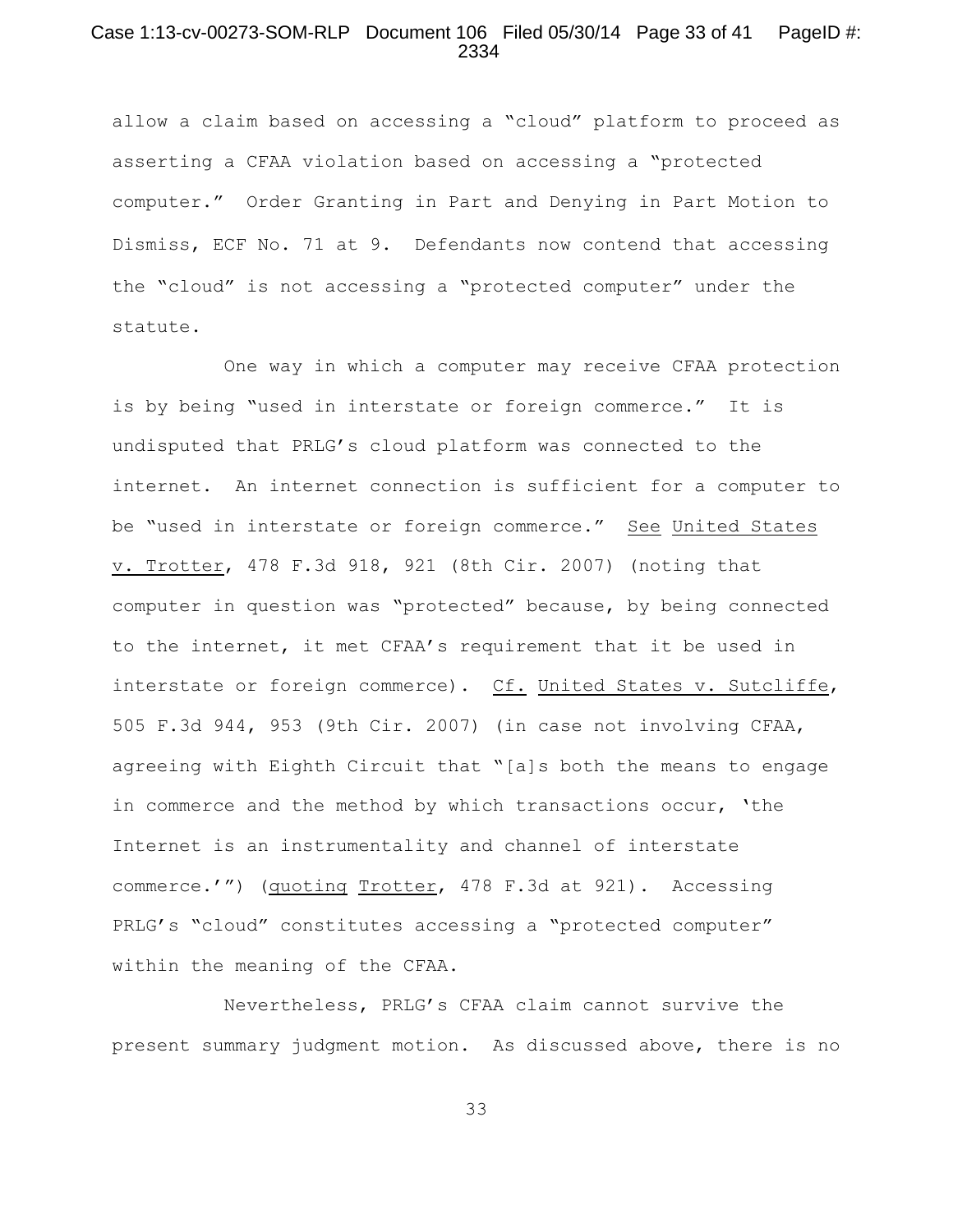### Case 1:13-cv-00273-SOM-RLP Document 106 Filed 05/30/14 Page 34 of 41 PageID #: 2335

evidence before the court that Lynch accessed PRLG's cloud without authorization. Presumably, Lynch was authorized to access the firm's cloud shared drive while she was still working for PRLG. Other than Stone's allegation, which again lacks any indicia of personal knowledge, nothing in the record suggests that Lynch accessed the cloud after she left the firm. Even if Lynch intended to harm PRLG while using the shared drive to download materials while she worked for PRLG, that alone would not establish that she acted "without authorization." See LVRC Holdings LLC v. Brekka, 581 F.3d 1127, 1133 (9th Cir. 2009) ("No language in the CFAA supports [the] argument that authorization to use a computer ceases when an employee resolves to use the computer contrary to the employer's interest.").

 Summary judgment is granted in Defendants' favor on PRLG's CFAA claim.

#### **D. Defamation (Count IV).**

In Count IV, PRLG alleges that Defendants have defamed PRLG. While the Hawaii Supreme Court has not articulated a particular choice of law rule with regard to defamation claims, in weighing "the interests of the states and applicable public policy reasons," Del Monte Fresh Produce, 183 P.3d at 741, this court determines that Hawaii law should apply. The allegedly defamatory statements targeted consumers in Hawaii, and almost exclusively discuss PRLG's practices in Hawaii. While PRLG's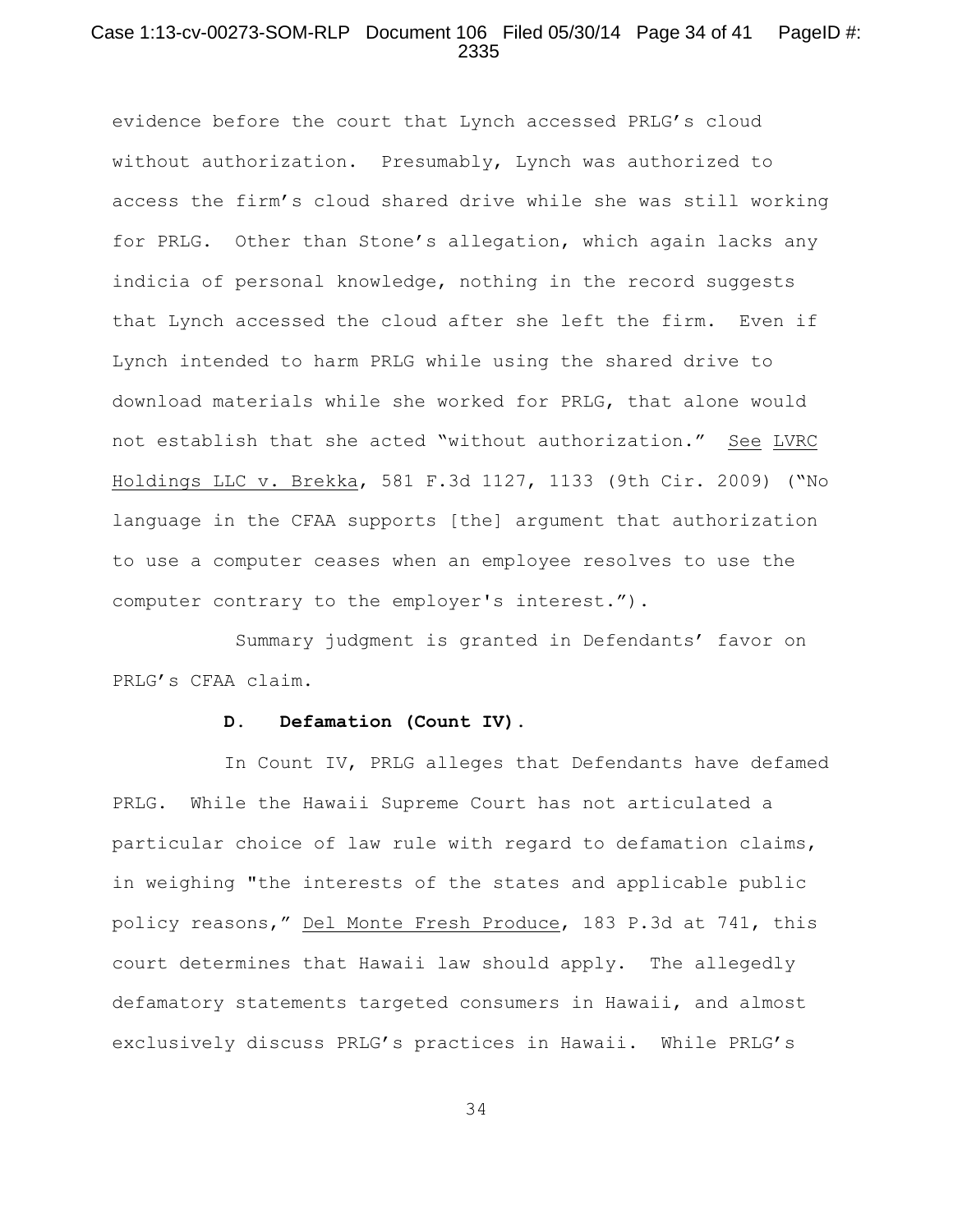# Case 1:13-cv-00273-SOM-RLP Document 106 Filed 05/30/14 Page 35 of 41 PageID #: 2336

never center is in Illinois, and this consideration is due some weight, the other parties to the suit are Hawaii residents and almost all the underlying conduct relevant to the defamation claim occurred in Hawaii, where PRLG allegedly does most of its business. See Restatement (Second) of Conflict of Laws § 150 (1971) (choice of law for defamation claims based on "aggregate communication are determined by the local law of the state which, with respect to the particular issue, has the most significant relationship to the occurrence and the parties").

To sustain a claim for defamation under Hawaii law, a claimant must show: "(1) a false and defamatory statement concerning another; (2) an unprivileged publication to a third party; (3) fault amounting at least to negligence on the part of the publisher [actual malice where the plaintiff is a public figure]; and (4) either actionability of the statement irrespective of special harm or the existence of special harm caused by the publication." Gonsalves v. Nissan Motor Corp. in Hawaii, Ltd., 100 Haw. 149, 171, 58 P.3d 1196, 1218 (2002).

Count IV identifies as defamatory an email dated April 22, 2013, from Lynch to John Edward Rigney. See Exhibit B to Complaint. The email states:

> John: I have tendered my resignation to the firm. I went to the bank after some clients complained, and found that Teri and Mr. Stone had cleaned out the trust account, and have done so on a regular basis since October. Between May, 2012 when they opened this firm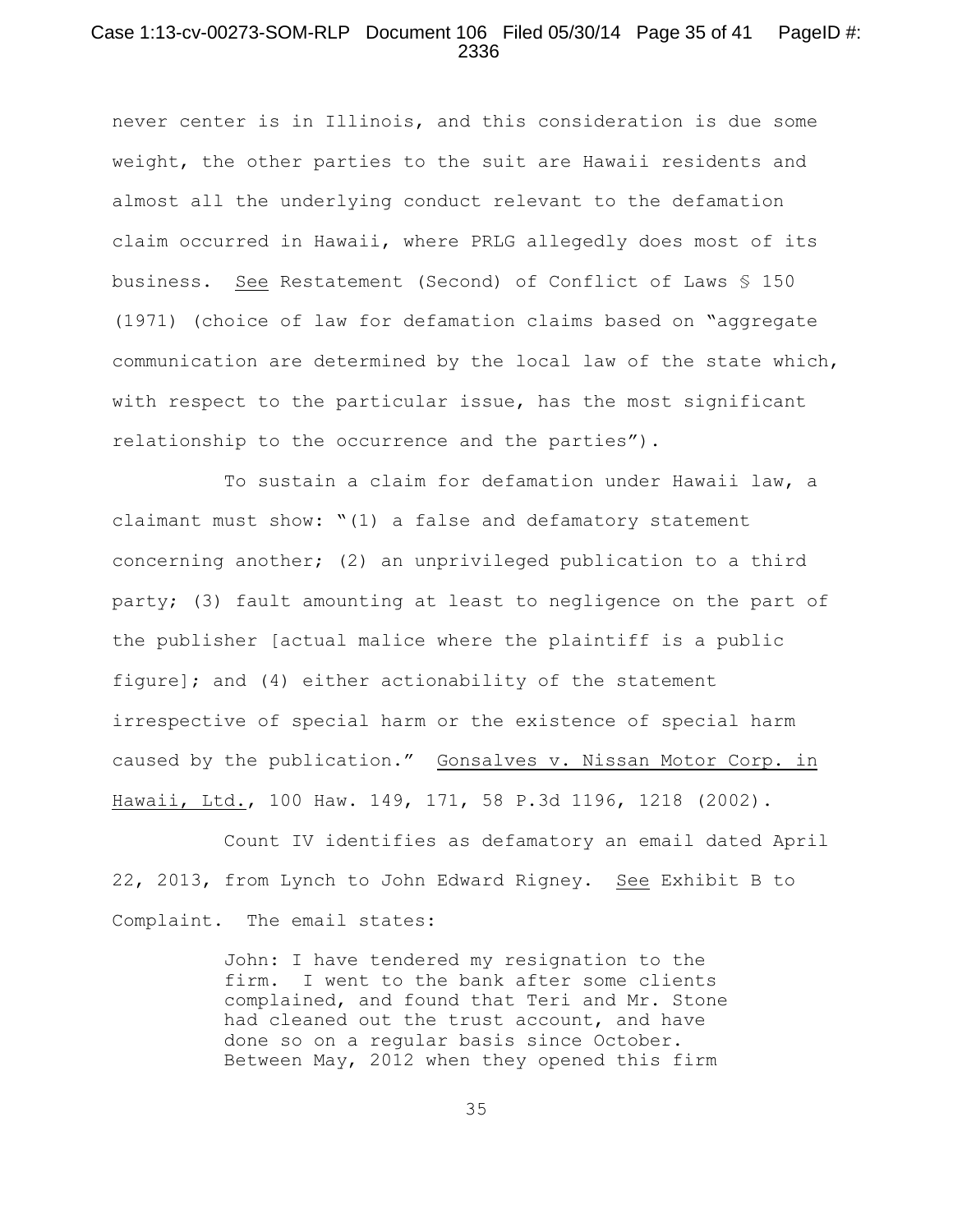(and Teri has been running it, no doubt this time), no retainer funds were deposited until October, and then it was only \$5,000. It was left in there for about 50 days, then transferred out. From that point on, they revoked my access and Teri has been electronically moving all money out. She told me there was no money coming in, yet I have tracked (through clients) almost \$190,000 that should have gone into the trust account. As for me, it falls to me, as the only licensed attorney in the PRLG firm and I will deal with the consequences. Mr. Stone claims he is being admitted this week to the Hawaii bar. They hired a new attorney and did not tell me. Likely the new attorney will get Stone admitted pro hac vice. Guess now we know why he came here. Several of the clients are coming with me, at last count there were 16 of them. Ms. Petit will take a fall as well, for her false affidavits and solicitation of clients here. Best of luck! Contact me here if you want and I will call when I can.

#### Id.

PRLG does not identify any particular statement in Lynch's email as false. The court cannot tell whether PRLG is saying it did not withdraw funds from the client trust account as described by Lynch. Without evidence that the email assertions are false, PRLG cannot sustain a defamation claim based on the email. Not is it clear what position John Edward Rigney has. If, for example, he works for PRLG, it is hard to understand how Lynch could be said to have published her allegedly defamatory email to a third party. In short, PRLG fails to show how, at trial, it would meet its burden of establishing each element of its defamation claim in connection with Lynch's email.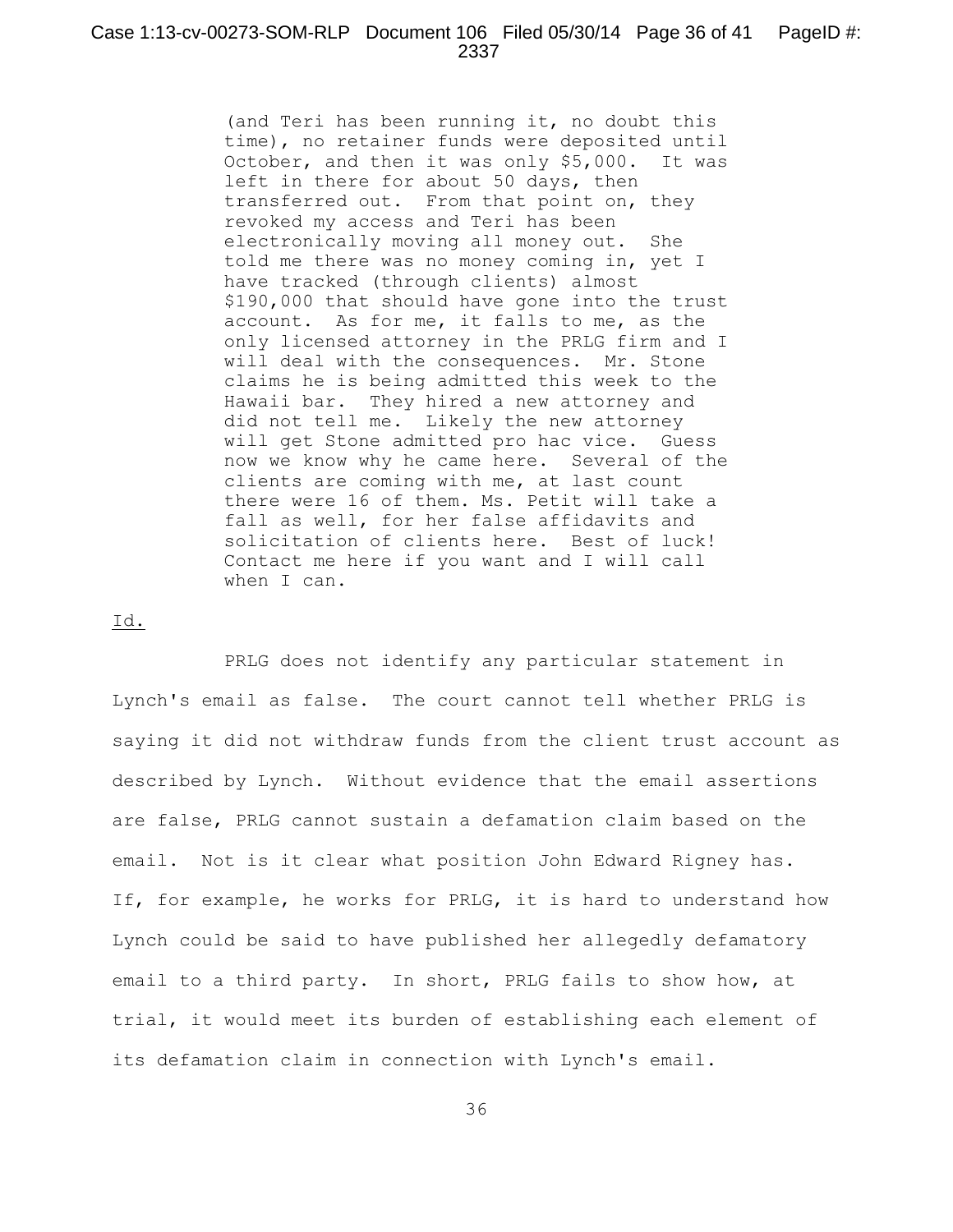## Case 1:13-cv-00273-SOM-RLP Document 106 Filed 05/30/14 Page 37 of 41 PageID #: 2338

PRLG also claims that Defendants defamed the firm by "publishing on the Facebook page of John Kang (alias Lee Miller) [] accusations that [Stone and Petit are] engaging in criminal activity, . . . [are] not licensed to do business in Hawaii, and that [they are] professionally incompetent." Complaint ¶ 29. PRLG also appears to accuse Defendants of defaming PRLG through the "Ripoff Report" post. Defendants argue that PRLG "provides no factual basis that any of these statements are false, that they were made with malice or that they were even made by Defendants." Memorandum in Support of Motion at 24.

As an initial matter, there is no evidence in the record that any Defendant authored the "Ripoff Report" post. Given the lack of evidence in this regard, summary judgment is granted with respect to the portion of the defamation claim against all three Defendants relating to the Ripoff Report.

As to the Facebook post, there is no evidence that Lynch or Rodenhurst played any part in that publication. Lynch and Rodenhurst are entitled to summary judgment on the portion of the defamation claim relating to the Facebook post. That leaves the Facebook-related defamation claim against Miller. No reasonable fact-finder could say, based on the present record, that the statements allegedly posted on Facebook are false. While PRLG says that the post accuses them of criminal activity, the excerpt in the record makes no mention of a criminal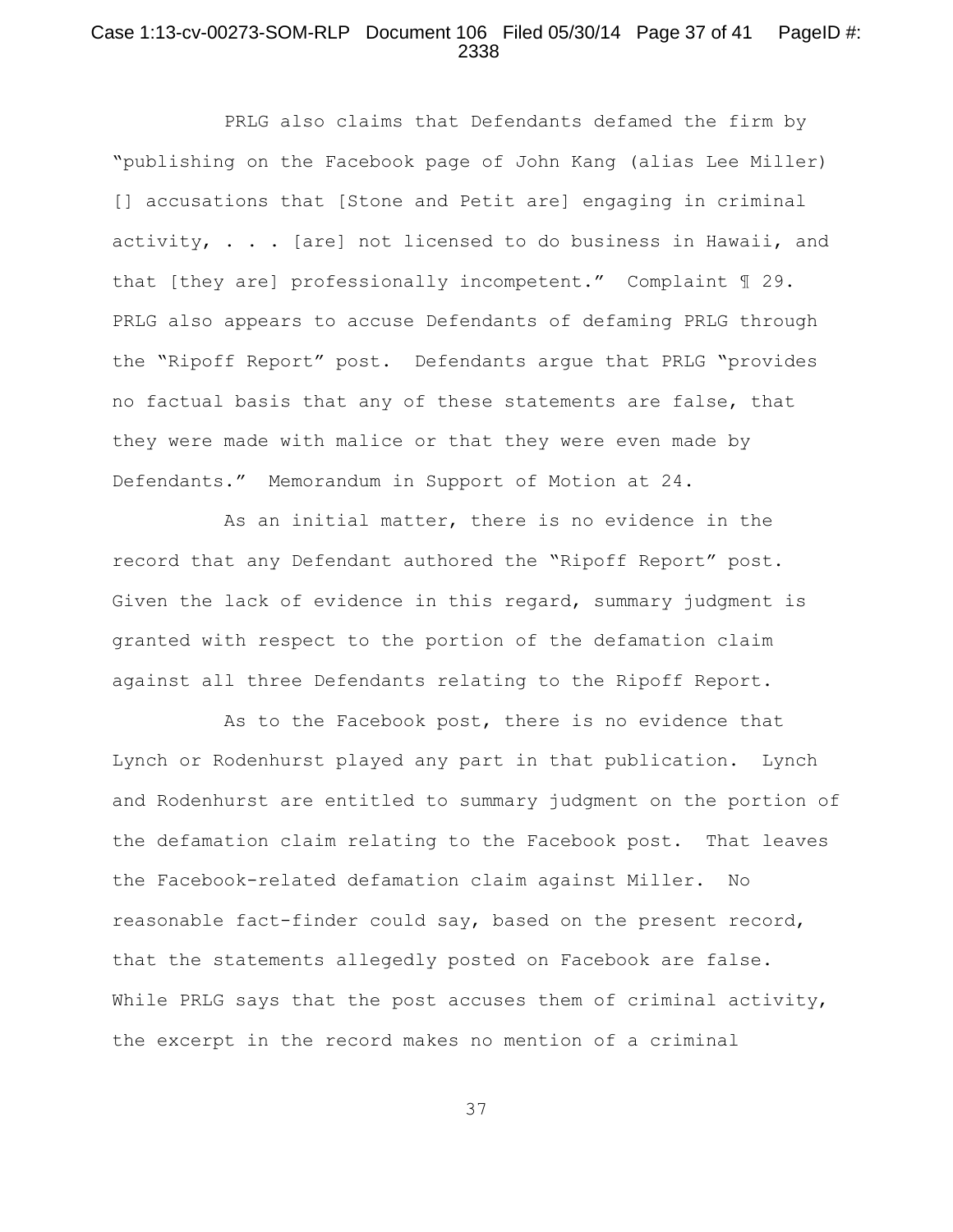### Case 1:13-cv-00273-SOM-RLP Document 106 Filed 05/30/14 Page 38 of 41 PageID #: 2339

violation. Instead, it says that PRLG may have violated many "federal and state laws" and restates many of the allegations made against PRLG contained in the homeowners' declarations. Those declarations actually support the gist of the Facebook statements. See Wilson v. Freitas, 121 Haw. 120, 128, 214 P.3d 1110, 1118 (Haw. Ct. App. 2009) ("The literal truth of every word or detail of the challenged statement is not required; the statement need only be substantially true."). PRLG provides no evidence in support of its assertion that the posting is false. Brinson v. Linda Rose Joint Venture, 53 F.3d 1044, 1049 (9th Cir. 1995) (nomovant "may not rest upon mere allegations of denials of pleadings, . . . [their] response must set forth specific facts showing that there is a genuine issue for trial.").

Because PRLG will have the burden of proving at trial every element of its Facebook-related claim against Miller, it is incumbent on PRLG, in opposing the present summary judgment motion, to show how it will meet that burden. PRLG does not bother to offer evidence refuting each allegedly defamatory utterance. PRLG instead refers vaguely to evidence that will be produced at trial. That is insufficient to defeat summary judgment.

Moreover, even if the statements on the Facebook page are false, liability would only attach if the publication were at least negligent. See, e.g., Obsidian Fin. Grp., LLC v. Cox, 740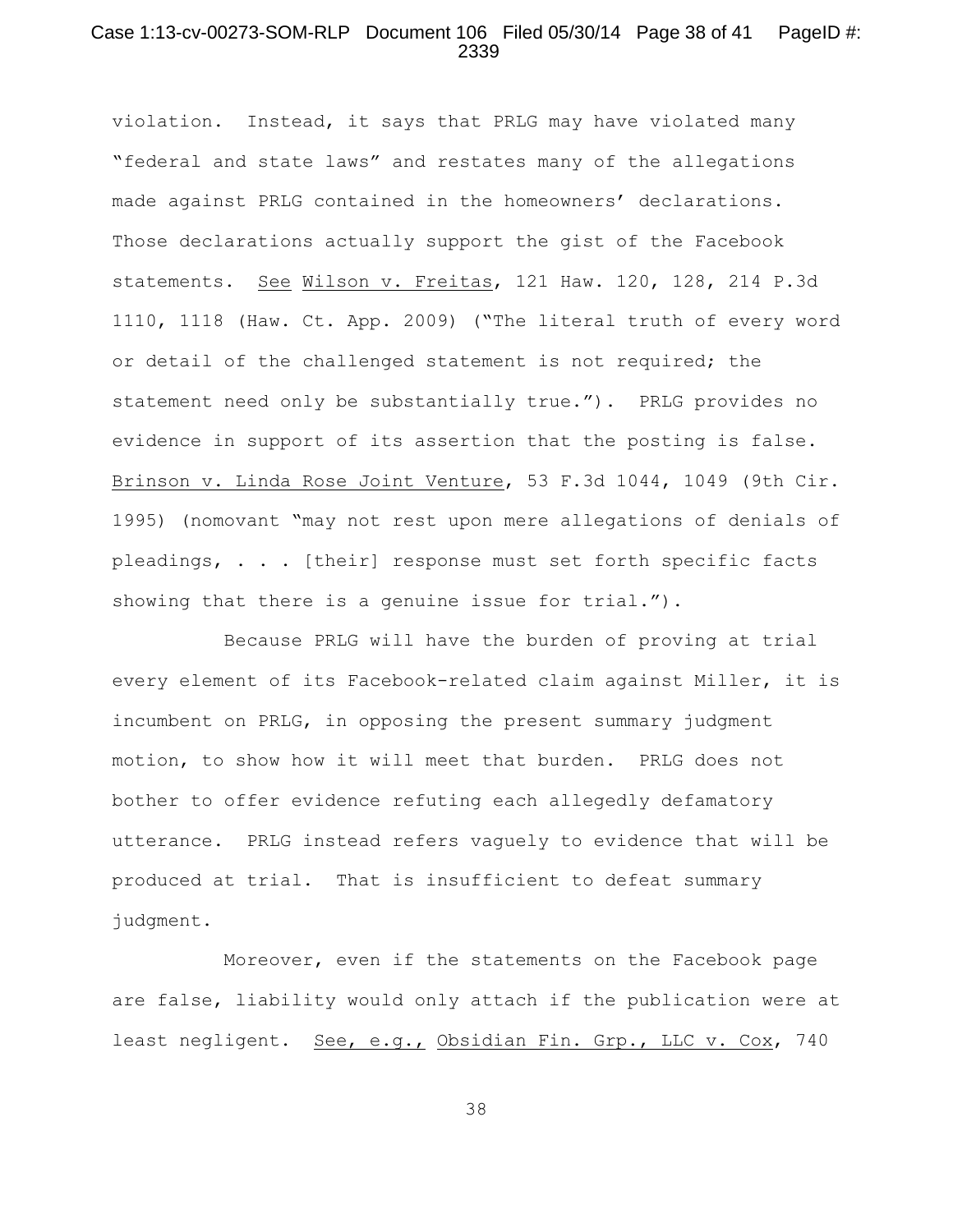# Case 1:13-cv-00273-SOM-RLP Document 106 Filed 05/30/14 Page 39 of 41 PageID #: 2340

F.3d 1284, 1292 (9th Cir. 2014) ("Because [a] blog post addressed a matter of public concern . . . [the defendant could not be] liable for defamation unless [the court] found that [defendant] acted negligently."). Quite apart from what appears to be evidence supporting a good-faith belief that the statements contained in the Facebook post are true, PRLG fails to show that the publication was at least negligent.

Summary judgment is therefore granted in Miller's favor on PRLG's Facebook-related defamation claim.

#### **E. Tortious Interference (Count V).**

PRLG's fifth claim is labeled in the Complaint simply as "tortious interference." In its order granting in part and denying in part Defendants' motion to dismiss, this court called Count V a "tortious interference with prospective business advantage claim." Under Hawaii law, to prevail on such a claim PRLG must show:

> (1) the existence of a valid business relationship or a prospective advantage or expectancy sufficiently definite, specific, and capable of acceptance in the sense that there is a reasonable probability of it maturing into a future economic benefit to the plaintiff; (2) knowledge of the relationship, advantage, or expectancy by the defendant; (3) a purposeful intent to interfere with the relationship, advantage, or expectancy; (4) legal causation between the act of interference and the impairment of the relationship, advantage, or expectancy; and (5) actual damages.

Robert's Hawaii School Bus, Inc. v. Laupahoehoe Trans. Co., 91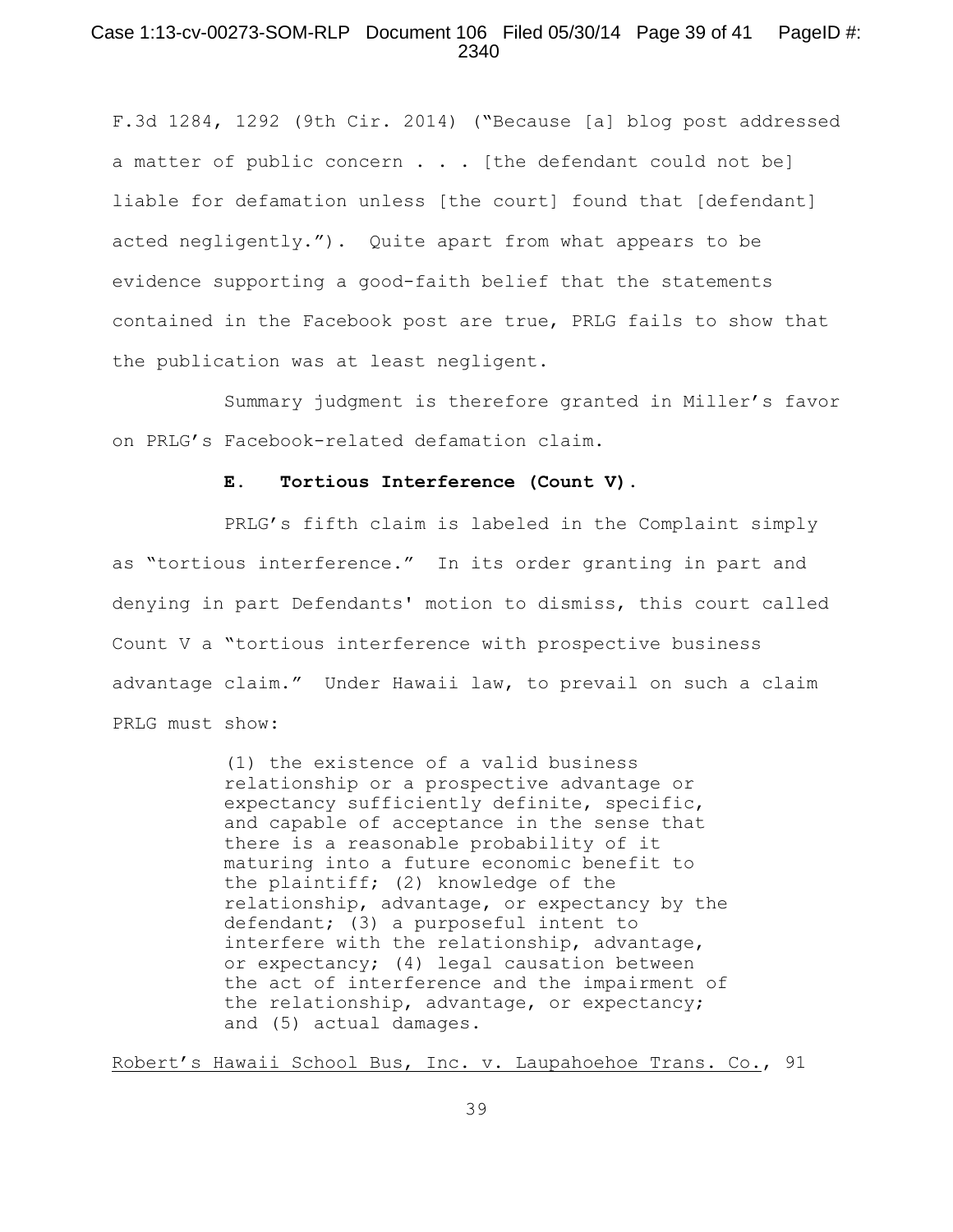# Case 1:13-cv-00273-SOM-RLP Document 106 Filed 05/30/14 Page 40 of 41 PageID #: 2341

Haw. 224, 257, 982 P.2d 853,888 (1999).

The Complaint refers to existing clients that allegedly "cancelled their contracts" with PRLG based on statements by Defendants. Although PRLG refers to defamatory statements in this connection, PRLG may not be intending to limit itself to the statements that form the basis of the defamation claim. PRLG may, for example, be complaining that, in inducing clients to retain her instead of PRLG, Lynch, aided by her co-Defendants, induced clients to stop paying the monthly \$1000 fee to PRLG. Under such a theory, PRLG might colorably argue that clients might have stayed with PRLG but for Defendants' solicitation.

Because this court has ruled earlier in this order that there are questions of fact as to whether Lynch breached her contract with PRLG, and because those possible breaches may be tied to the alleged tortious interference claim against all three Defendants, this court denies summary judgment as to Count V.

#### **VI. CONCLUSION.**

Defendants' motion for summary judgment is granted in part and denied in part. Count I, the breach of contract claim, is before this court only against Lynch, as the court previously dismissed Count I as against Rodenhurst and Miller. Summary judgment is granted in Lynch's favor as to Count I except with respect to the portions of Count I based on Lynch's alleged failure to return client files, alleged solicitation of PRLG's